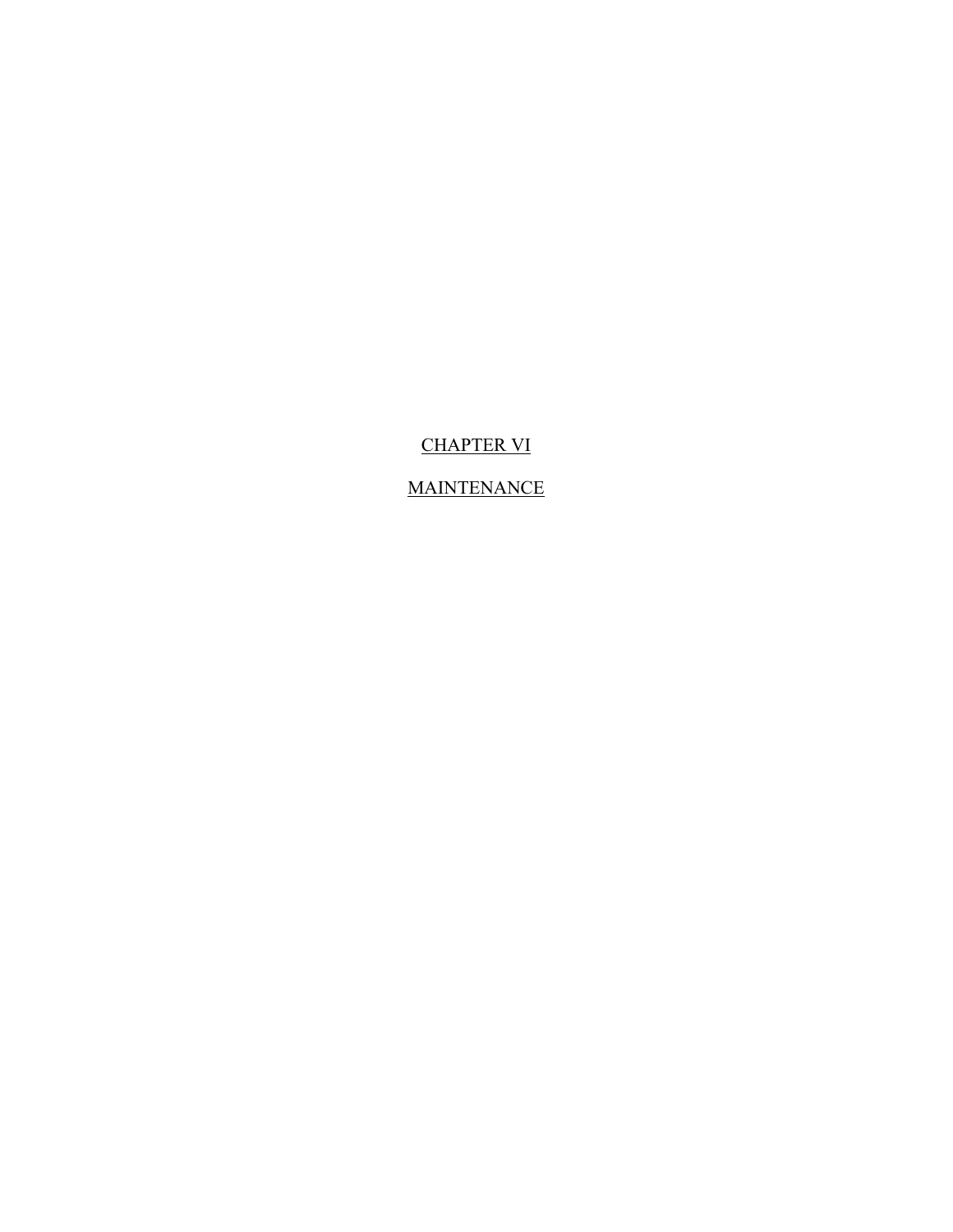### CHAPTER VI

### MAINTENANCE

### A. PURPOSE

### 1. General

Every wastewater treatment plant must be recognized as a highly specialized and complex facility producing an acceptable effluent. It is the plant managements' responsibility to produce this effluent at the lowest unit cost and at the highest possible quality. A key to fulfilling this responsibility is a sound maintenance-management program.

Maintenance programs fall generally under one or two major categories:

- i. Preventive Maintenance and
- ii. Corrective Maintenance

Preventive maintenance is the maintenance performed on a routine basis or as sensed by observing, listening, feeling or smelling at or near the equipment. This type maintenance is performed to circumvent equipment failure or malfunction.

Corrective maintenance is the maintenance performed whenever there is an equipment failure or malfunction. Corrective maintenance often is of an emergency nature requiring immediate performance; hence, it is usually more costly than preventive maintenance and often times requires workmen of special skills and perhaps special tools.

Detecting a potential source of trouble before it happens or a failure soon after it occurs can often prevent damage to other parts of the equipment and also may lessen the danger of plant unbalance. Therefore a preventive maintenance program is of the utmost importance for the workmen at the wastewater treatment plant.

2. Scope

All moving parts of any type machinery must be kept clean, well lubricated and properly adjusted. If equipment is not maintanined properly, wear will increase, efficiency will decrease and eventually the equipment will fail. A well planned and implemented preventive maintenance program will be effective in assuring maximum efficiency and long life from each item of equipment installed in the plant.

The equipment selected for use in this wastewater treatment plant was considered on the basis of initial cost and for its ability to provide long life and service under the working conditions to which it would be subjected. Most equipment is of the "heavy duty" type and with proper care should provide many years of service without requiring any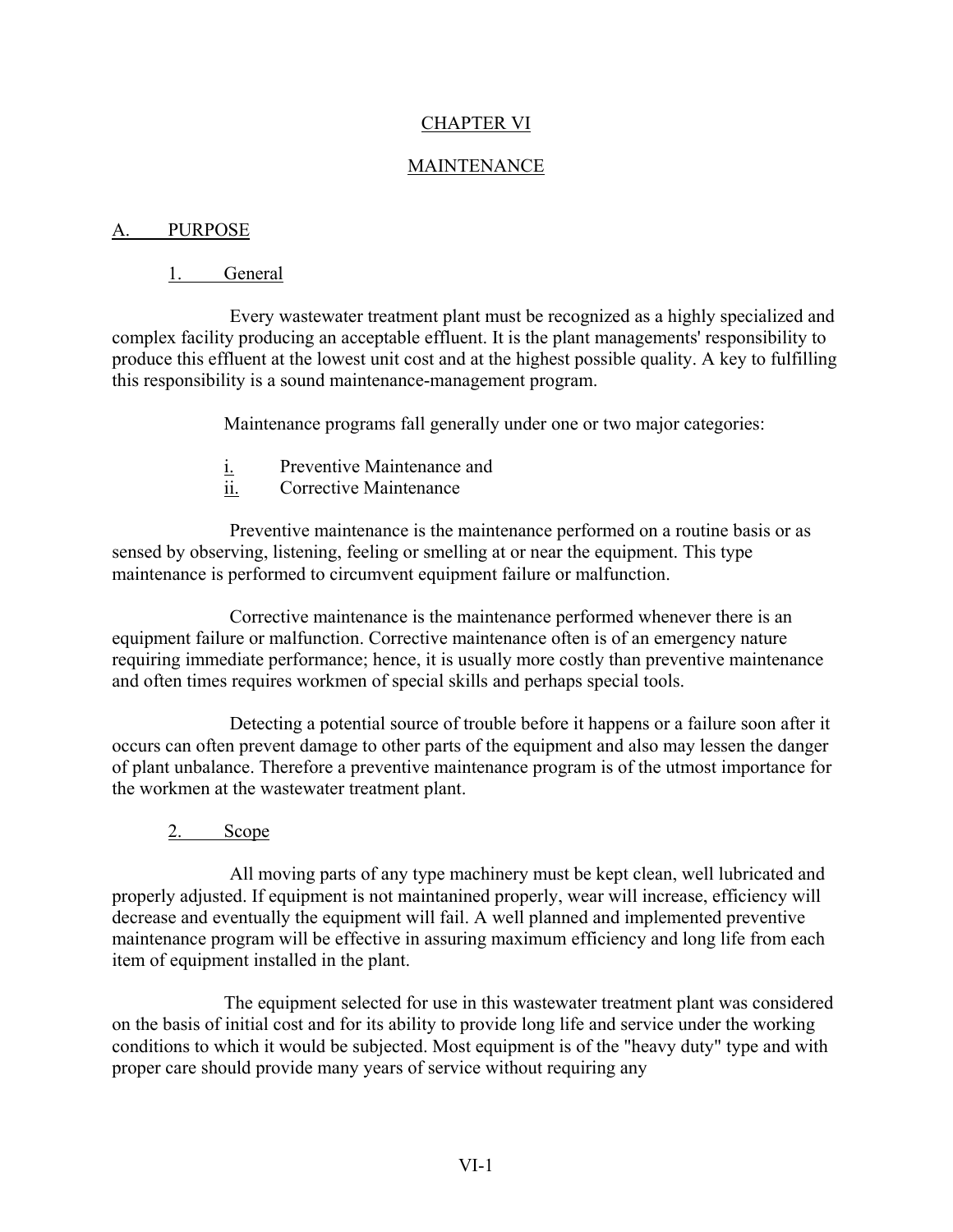corrective maintenance. The life of any piece of machinery is dependent upon the care the machine receives. Properly maintained, the major equipment items of this wastewater treatment facility should provide approximately ten years of service.

A maintenance management system recommendation for this wastewater treatment plant is made later in this chapter of the Operation and Maintenance Manual. The system selected was chosen from a varied assortment of methods available, each of which might provide certain advantages. The system described herein is (if put into operation) an effective, easily understood means to provide all the maintenance requirements of this plant. Minor modifications to the system may be desired depending upon availability of materials suggested for use.

### B. PREVENTIVE MAINTENANCE

As previously mentioned, the preventive maintenance program is perhaps the most important of all maintenance procedures. Manufactures' catalogs and literature furnished with the equipment generally furnish the preventive maintenance requirements of the equipment. This type maintenance generally consists of lubrication, cleaning, adjusting, replacement of worn parts, winterizing, housekeeping and work directed by this manual, equipment service requirements, and sensual (including visual, audio, feel and smell) observations which can be accomplished with the tools provided at the plant and by workmen having an average understanding of the workings of the machinery and total plant operation.

Preventive maintenance will not require specially skilled or factory trained workmen nor sophisticated tools and machinery. Each workman responsible for this type maintenance will be required to be familiar with the purpose, scope, advantages, safety precautions, economics, and necessity of the performance of the work.

### C. CORRECTIVE MAINTENANCE

Some items of equipment located in the plant may have corrective maintenance performed by the operator or unskilled workmen at the plant site. Some items of equipment may require corrective maintenance performed by highly skilled or factory trained personnel at the plant site. Additionally there are some items of equipment which cannot be repaired at the plant site and will require corrective maintenance performed at the manufacturing plant or a plant equipped for this type repair work.

Whenever an item of equipment requires repair the operator should, except for minor items, always ac quire additional assistance from such persons as:

- i. Supervisor
- ii. Engineer
- iii. Manufacturer
- iv. Skilled Repairmen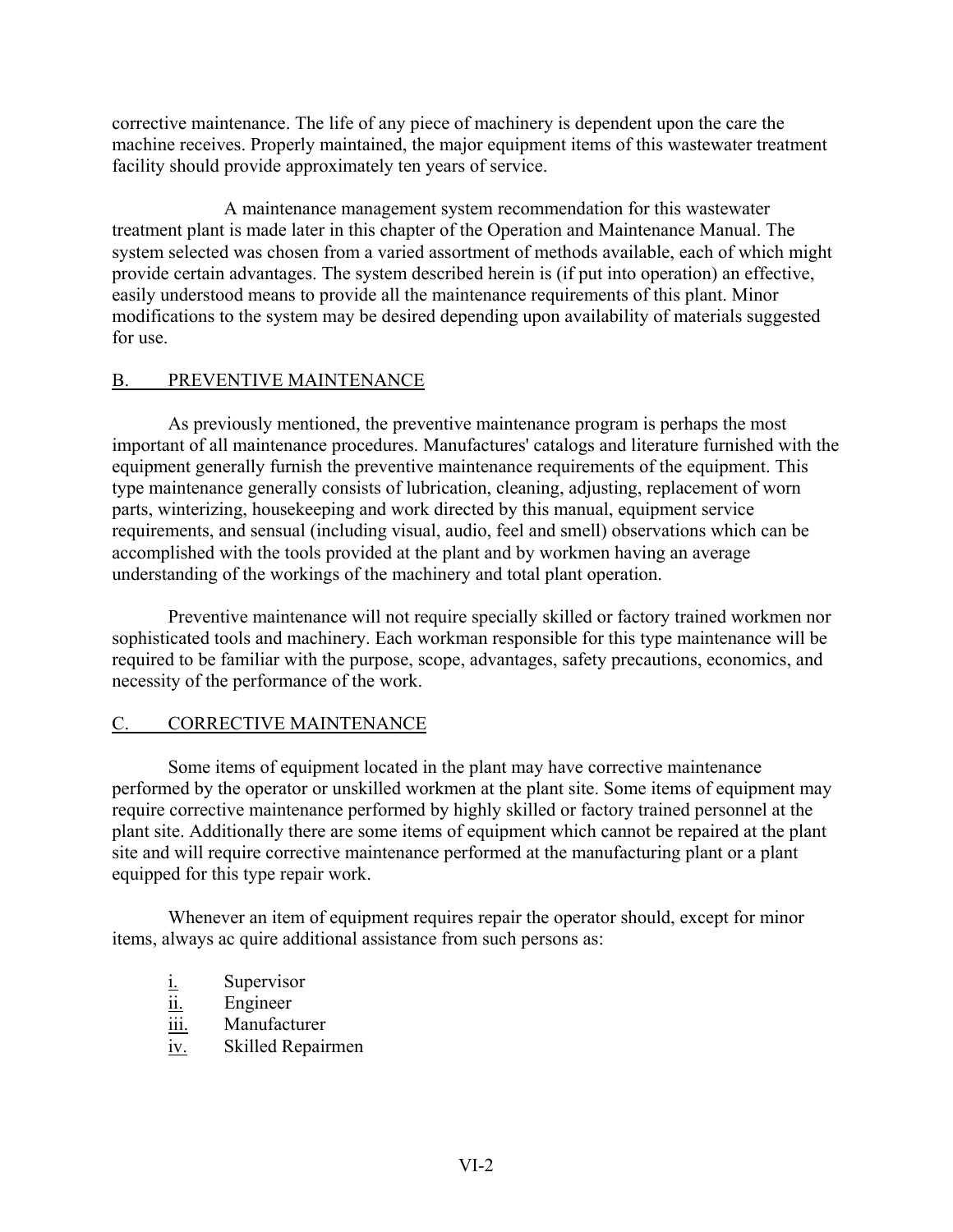This assistance is to determine the cause and result of the failure or malfunction. The operator must then evaluate the knowledge of his workmen, the instructions provided with the equipment, the tools at hand, and the availability of repair parts in order to ascertain whether the corrective maintenance should be undertaken by employees of the plant owner or whether the repair should be made by contract maintenance.

### D. CONTRACT MAINTENANCE

Contract maintenance is that portion of corrective maintenance which cannot be done by plant employees (either regular, part time or temporary). This type maintenance is that which is conducted in its entirety by the hiring of workmen skilled and regularly engaged in the type work involved whether it be a factory which builds the equipment, a service agency of the factory, which installs, services and repairs equipment manufactured by the factory, or whether it be a privately owned independent firm skilled in the nature of work required.

### E. SCHEDULING

## 1. Maintenance Guidelines

The wastewater treatment facilities do not observe holidays, vacations or weekend shutdowns. The facilities do experience variations in flows and maintenance work loads. Under these conditions, it is imperative that maintenance be planned and scheduled so that there is no idle time or peak work load period.

Preventive maintenance must be performed on a periodic basis. For plant equipment, the manufacturers maintenance manuals must be consulted and a schedule of maintenance required listed. For plant facilities other than equipment, inspections of items and/or plant history will provide information for putting together a schedule.

Corrective maintenance must be scheduled immediately upon occurance. A history of corrective maintenance problems will greatly contribute to scheduling future work of similar nature.

Indoor and outdoor maintenance should be scheduled to take advantage of open or inclement weather, low load or flow periods and other variable conditions beyond the control of the operating staff.

All maintenance work should be scheduled just as the operating routine has to be scheduled. Preventive maintenance should not be a haphazard procedure to be done if time permits..

Some type of maintenance must be scheduled for the once a year opportunity when the plant load normally is at its lowest. This may be the time to drain, check, repair, and paint the aeration tanks, settling tanks, chlorine contact tank and certain underwater items of equipment.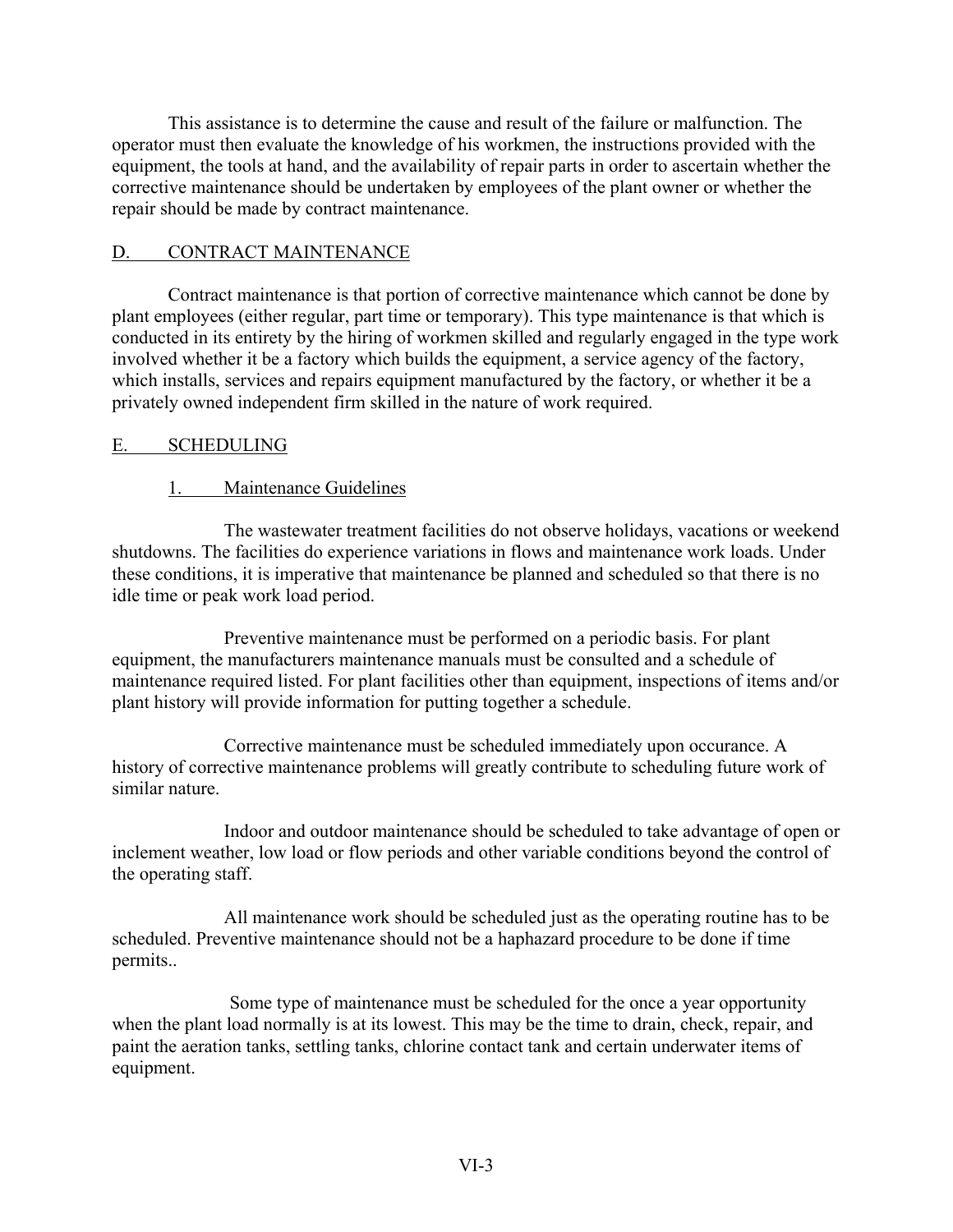There are seasonal items to be scheduled such as:

- i. Lawn and landscaping work
- ii. Snow removal
- iii. Exterior painting

There are items which may occur annually or others with as much as 4 or 5 year intervals. The items include:

- i. Painting
- ii. Roofing
- iii. Paving and road repairs
- iv. Fencing
- $\underline{v}$ . Insulating
- $\overline{vi.}$  Electrical system upgrading
- vii. Plumbing revisions

The manufacturer's maintenance manual is generally the best guide for preventive maintenance instructions for any item of equipment. Most equipment is mass producted on a competitive basis and the cost of its maintenance should be consistent with its value, life expectancy and replacement costs. Equipment should be rated as to its critical position in the plant operating system and its maintenance priority. Unnecessary or too frequent preventive maintenance can be as wasteful as improper maintenance procedures.

### 2. Schedule Chart

A schedule chart with priorities of subjects, personnel and time is a convenient aid to reduce impulse searches for work, for idle personnel The schedule chart may be divided into daily, weekly, monthly, quarterly, semiannually, and yearly sections so that the entire range of maintenance functions can be observed. Color tabs and labels can be coded to account for all personnel and their duties at a specific point in time. The removal of the tag from the schedule chart indicates the work is underway or has been completed. The chart provides a graphic indication of progress and manpower usage. The chart also provides a graphic indication of tasks that are running behind. Charts are available from most office supply companies. The size, method of use, and detail of the schedule chart depends upon the facility management.

A schedule chart becomes more advantageous as the size of the wastewater treatment facility increases. This facility is of a size where a schedule chart may not be desired. Even though it is a useful tool, this plant does not have sufficient operating personnel nor quantity of maintenance tasks to warrant the keeping of such a chart.

### 3. Work Order System

A work order system should be established to initiate all corrective maintenance tasks. The work order system will aid in identifying work to be accomplished, procedure priority, and information on any special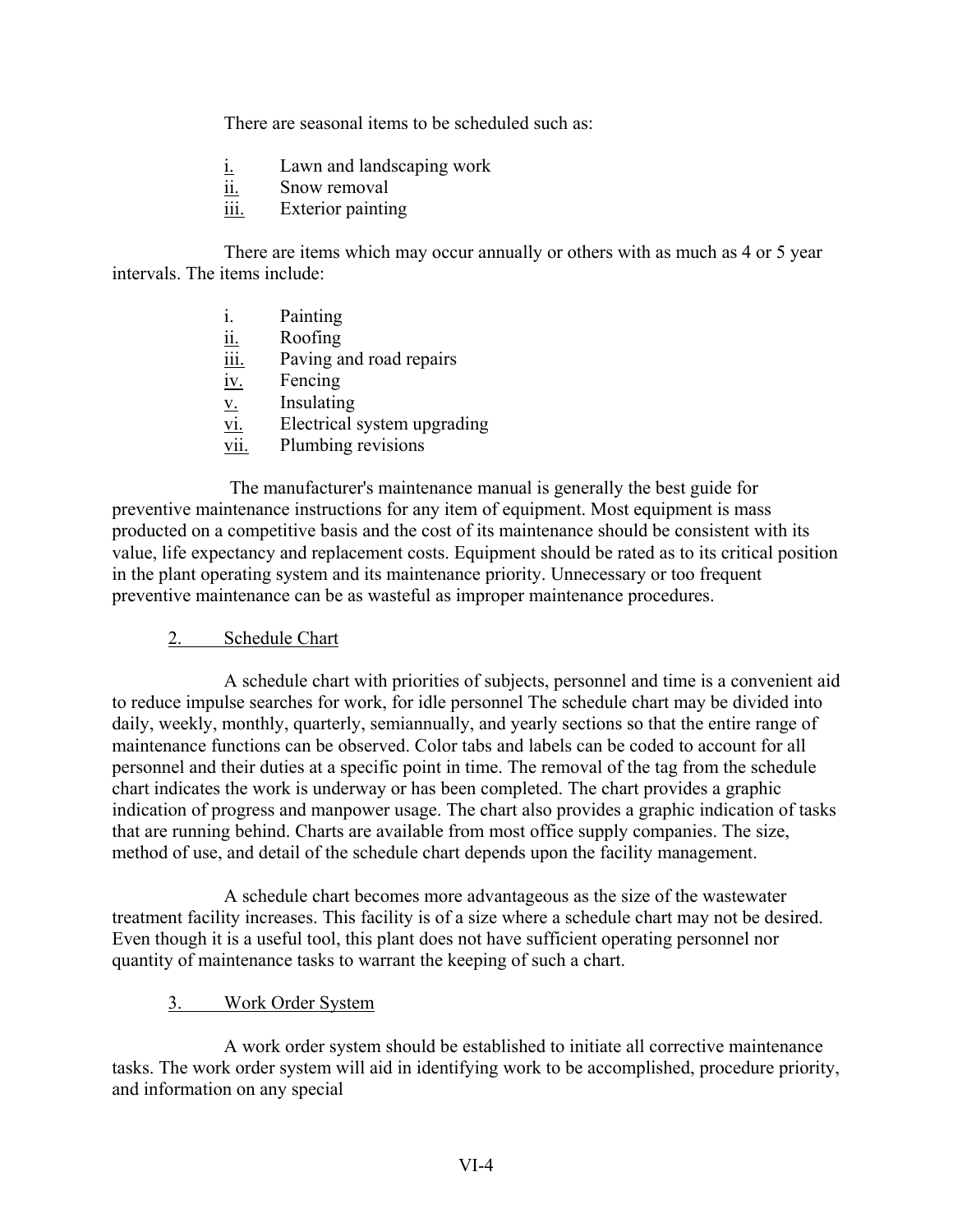aspects of the job. A log of the work orders will provide a record of when the work order was initiated and completed. The work order forms should be numbered to provide a means of maintaining accountability.

### a. Work Order Form

A sample work order form is shown on the following page. The operator is requested to complete a work order format which is convenient explicit and cost effective.

### b. Work Order Log

Each form is to be numbered consecutively and dated at the time the work order is initiated. A brief description of the work to be performed is to be listed. An anticipated list of materials to be purchased must also be tallied. Whenever the work is done a listing of personnel, title and hours are to be ledgered. The date the work is done should be noted. The person making out the work order form should sign whenever the form is initiated. The date of completion is to be entered any unusual or exceptional conditions noted under comments.

### F. INVENTORY

A central storeroom for spare parts, equipment and supplies should be maintained. The room designated control room on the construction drawings may be used for this purpose. The storeroom should be kept neat and orderly at all times to facilitate finding inventory items.

### 1. Spare Parts/Components Inventory

it is recommended that adequate quantities of spare parts and equipment components be kept on hand to permit maintenance schedules to be met. Too many parts is many times as bad as too few parts.

### 2. Inventory Quantities

Following is a list of inventory item quantities recommended for this wastewater treatment facility:

| Description                    | Maximum            | Minimum           |
|--------------------------------|--------------------|-------------------|
| <b>Pump Bearings</b>           | 2 Sets (each size) | 1 Set (each size) |
| Pump Packing                   | 6 Sets (each size) | 1 Set (each size) |
| <b>Pump Shaft Sleeves</b>      | 2 Sets (each size) | 1 Set (each size) |
| <b>Pump Flexible Couplings</b> | 2 Sets (each size) | 1 Set (each size) |
| <b>Pressure Gauges</b>         | 3 (each range)     | 1 (each range)    |
| <b>Adjustable Sheaves</b>      | 2 Sets (each size) | 1 Set (each size) |
| Drive Belts                    | 2 Sets (each size) | 1 Set (each size) |
| <b>Electrical Fuses</b>        | 10 (each size)     | 1 (each size)     |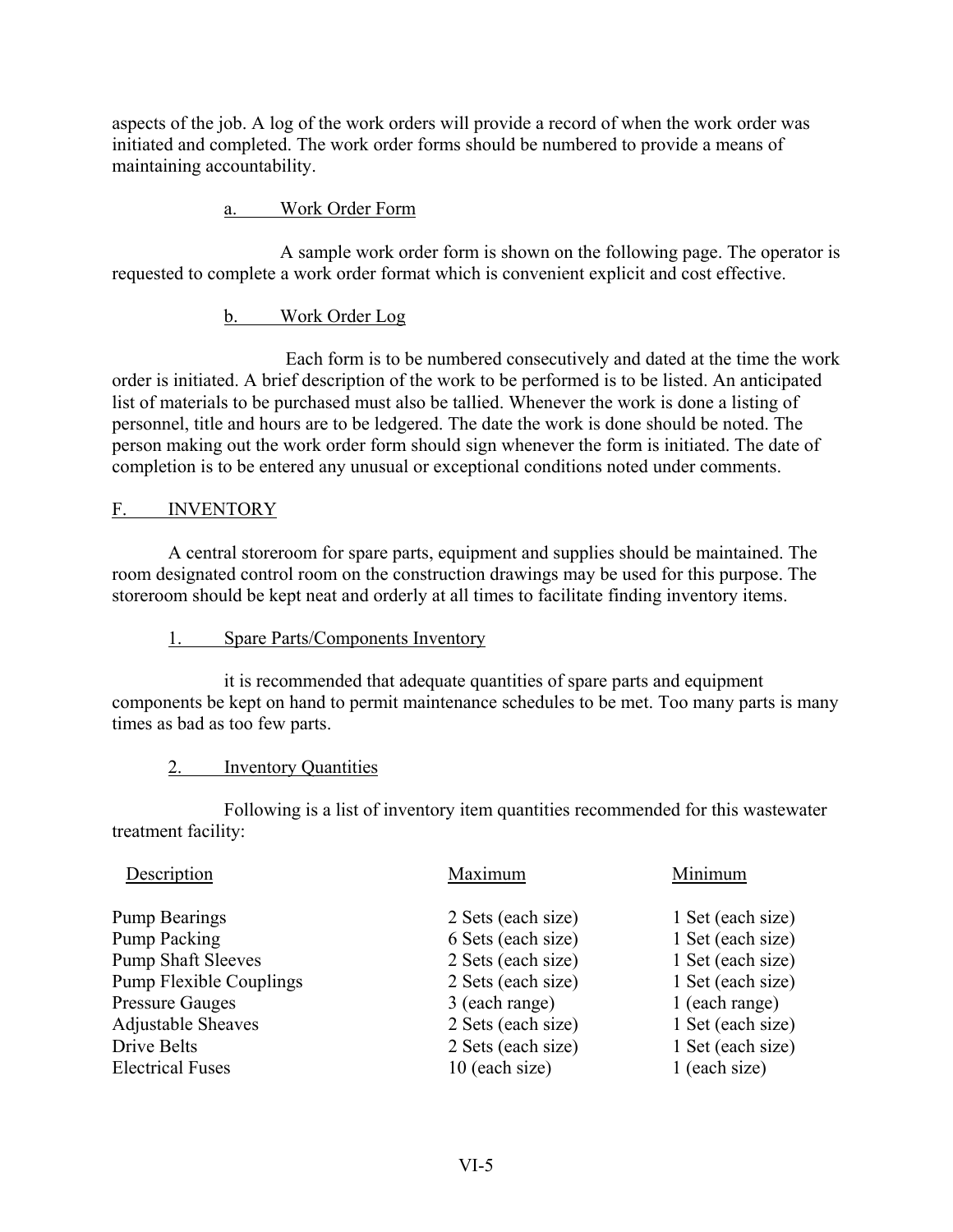#### WORK ORDER

 $\sim$ 

| WORK ORDER NO. |  | DATE: |  |
|----------------|--|-------|--|
|                |  |       |  |

WORK TO BE PERFORMED:

#### MATERIALS TO BE PURCHASED:

### WORK PERFORMED BY:

|    | ٠ | HOURS           |
|----|---|-----------------|
| 2. |   | HOURS           |
| 3. |   | HOURS           |
| 4. |   | HOURS<br>$\sim$ |

WORK COMPLETED:

SIGNED:

 $\texttt{DATE:}\footnotesize\begin{picture}(10,10) \put(0,0){\dashbox{0.5}(10,0){10}} \put(10,0){\dashbox{0.5}(10,0){10}} \put(10,0){\dashbox{0.5}(10,0){10}} \put(10,0){\dashbox{0.5}(10,0){10}} \put(10,0){\dashbox{0.5}(10,0){10}} \put(10,0){\dashbox{0.5}(10,0){10}} \put(10,0){\dashbox{0.5}(10,0){10}} \put(10,0){\dashbox{0.5}(10,0){10}} \put(10,0$ 

COMMENTS:

SAMPLE WORK ORDER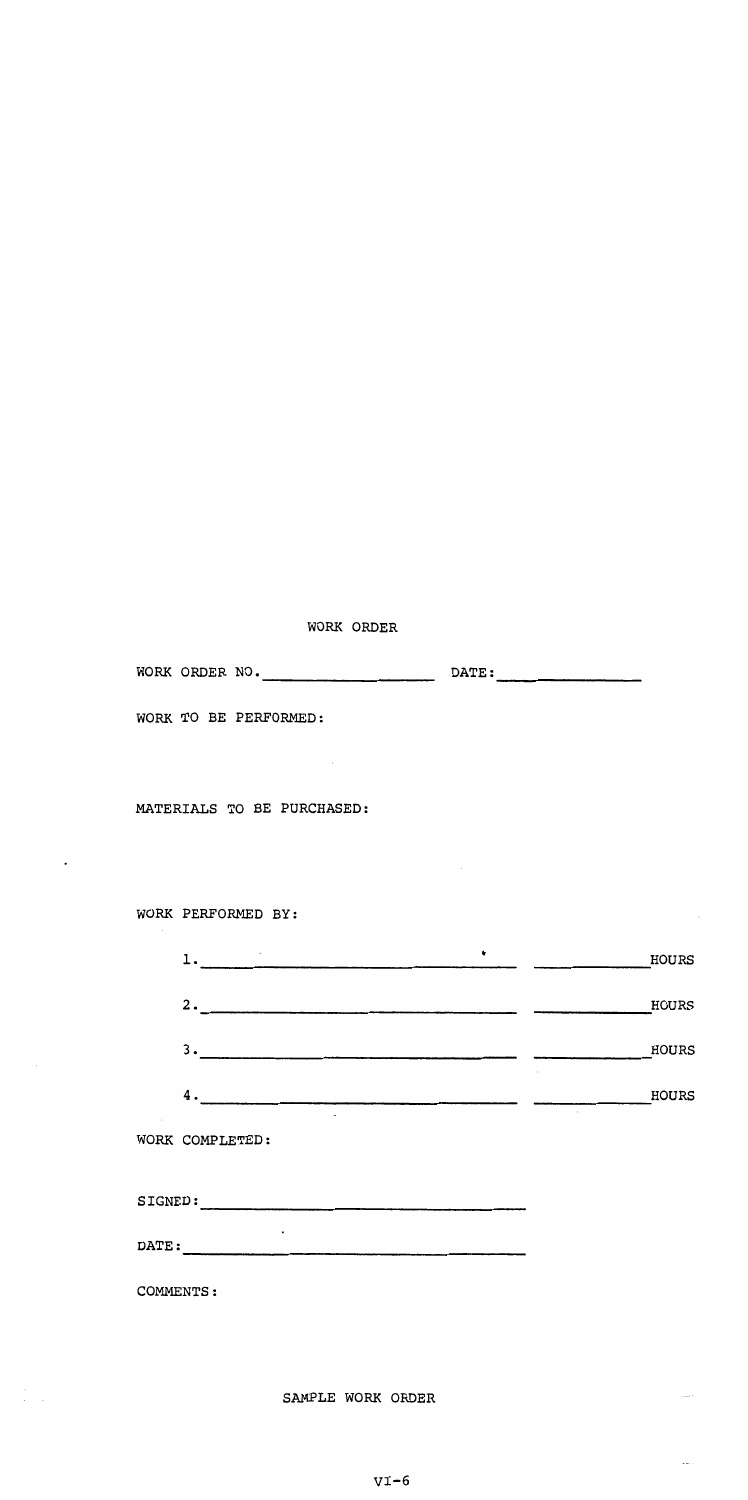Items not specifically used for processing mine water have been purposely omitted from the list. Some of these items include: Paper, pencils, file folders, forms, laboratory chemicals, oils, greases, fuses, light bulbs, cleansers, etc.

### 3. Record System

A record system to facilitate storeroom inventory items is recommended for use at this plant. The record system must not be complex; yet, it must be inclusive sufficiently to enable personnel to readily determine the storeroom stock with a minimum of paperwork and time.

A separate file folder should be maintained by the plant operator titled "Inventory

Items."

Each item of inventory should be assigned a number and a description of the item which shall be placed on a card entitled "INVENTORY ITEM". The cards shall be placed in the file folder in Chronological order numerically with a subsequent placing alphabetically according to description of the item.

## G. HOUSEKEEPING

Housekeeping of buildings, tanks, equipment and grounds must be performed to produce a neat appearance in order to promote public support for the facility and have sanitary and safe working conditions for employees.

# 1. Yard Work

Housekeeping of yard work is further broken down into winter work and summer

work.

# a. Winter

Work to be performed in the winter cannot be placed on a regular schedule basis. Weather conditions will dictate the quantity of work, the work timetable and the type of work required. It will be necessary to keep the driveways, walkways and service areas free of snow and ice not only for employee access but also for delivery of necessary supplies and removal of waste materials. Walkways must be cleared for plant safety and icy conditions must be kept at a minimum. Care must be exercised in the spreading of chemicals and materials to correct icing conditions. Ashes used for walks could become a problem of removal in the spring if too heavily applied. Chemicals, in addition to wasting money, if applied too heavily, may cause damage to plantings and walkway surfaces. It is extremely important that the plant structures be considered whenever materials are purchased and used.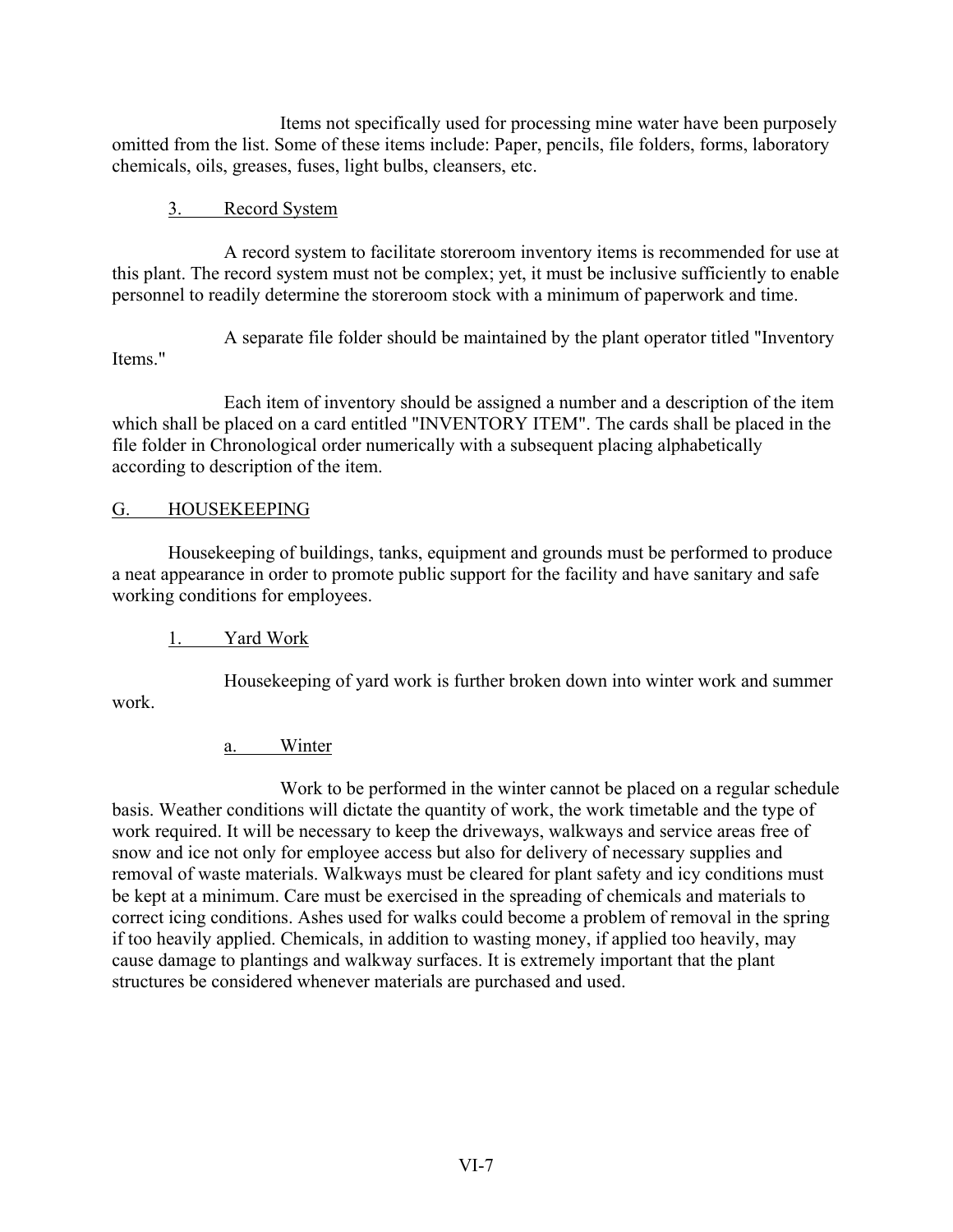Cleanliness of the site must be maintained throughout the winter months. During the short times of thaw and workable exterior weather, the operator should assure that any debris or materials that have accumulated are removed. This would be a good time to hose the tanks above the water level to remove scum and foreign materials clinging to the tank walls. Also the walkways ought, to be hosed down. Scum accumulations which are left go during severe weather should be taken care of during these times.

### b. Summer

Summer work can normally be scheduled with reasonable assurance that the schedule can be kept. Heavy rain and strong winds are generally the only deterent to summer yard work. The following schedule of exterior summer housekeeping activities is recommended:

|             | <b>Hosing Tanks</b> | Bi-weekly |
|-------------|---------------------|-----------|
| 11.         | Hosing Walkways     | Bi-weekly |
| <u>111.</u> | <b>Mowing Grass</b> | Bi-weekly |
| 1V.         | Debris Cleanup      | Monthly   |
| Painting    |                     |           |

Touch up painting must be scheduled as the need arises. Whenever equipment undergoes corrective maintenance touch-up painting will be required to restore the equipment to its original condition. Weathering and normal wear will also deteriorate painting such that touching up will be required. It is recommended that five (5) days be scheduled each summer for touch-up painting work. This will be in addition to major painting work which will be required periodically.

Painting of buildings, equipment, tanks, etc should be performed on a regular basis. It is recommended that the building piping, equipment tanks, etc. be completely repainted each five (5) years. This work may be done under supervision by the plant operator. Major painting labor operations are definitely not to be considered a part of the work requirements of the treatment plant operator.

#### 3. General Cleaning

Good housekeeping techniques include general cleaning of the building and interior facilities. The interior work is not affected by weather conditions and may be planned, scheduled and performed on a regular routine schedule filled into the total plant maintenance program. The following cleaning schedule is recommended:

| <u>1.</u>            | <b>Floors</b> | (sweeping)  | Weekly  |
|----------------------|---------------|-------------|---------|
| $\cdot \cdot$<br>11. | Floors        | (scrubbing) | Monthly |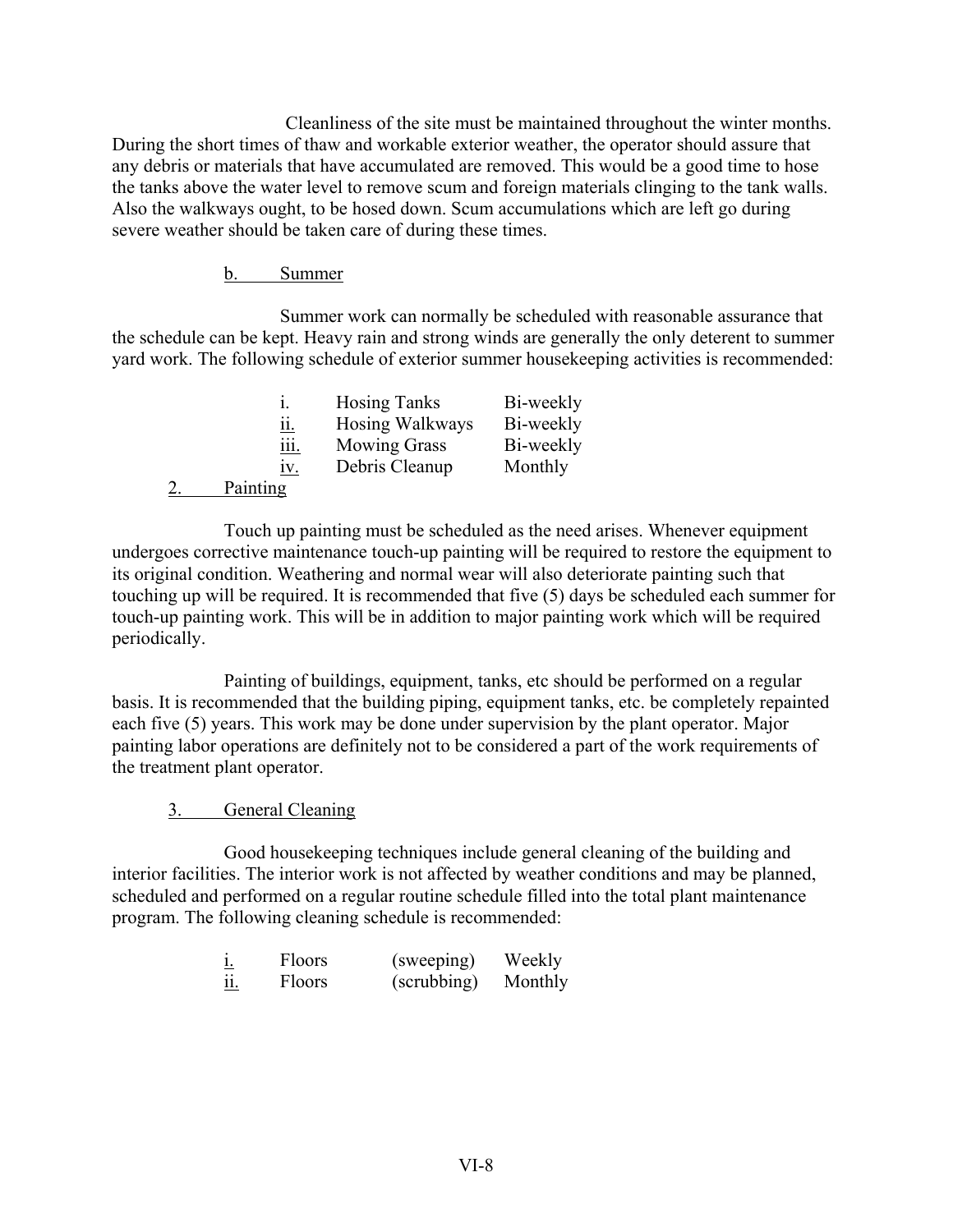| <u>iii.</u>  | Walls     | (washing) | Annually      |
|--------------|-----------|-----------|---------------|
| <u>iv.</u>   | Furniture | (dusting) | Weekly        |
| <u>V.</u>    | Furniture | (washing) | Bi-weekly     |
| <u>vi.</u>   | Equipment | (dusting) | Monthly       |
| vii.         | Equipment | (washing) | Semi-annually |
| <u>viii.</u> | Piping    | (dusting) | Monthly       |
| <u>ix.</u>   | Piping    | (washing) | Semi-annually |
| X.           | Toilet    | (washing) | Weekly        |
| xi.          | Workbench | (Washing) | Monthly       |

### 4. Other Housekeeping Tasks

Other housekeeping tasks in addition to those listed above must be scheduled to assure the health, safety and welfare of all plant employees and visitors. The operator should publish a list of housekeeping duties, assign specific personnel to attend to these duties and assure that they are done. In most cases the operator will himself perform these tasks. A record kept of this work will be appreciated by the plant owner, state health inspectors and other interested citizens.

### H. LUBRICATION

Each equipment manufacturer's manual of operation and maintenance contains information regarding lubrication of the equipment. Excessive lubrication is just as dangerous as not enough lubrication in many cases. Caution must be exercised in not over greasing motors and overfilling oil wells.

Those individuals responsible for preventive maintenance are also responsible for lubrication. The same lubricator must perform the service each time, if possible, in order to narrow the range or responsibility for lubrication activities.

### 1. Lubrication Specifications

The plant operator is responsible for lubrication. His duties include the following:

- i. Conduct lubrication studies.
- ii. Prepare lubrication specifications.
- iii. Establish schedules.
- iv. Train lubricators.
- v. Standardize application methods.
- vi. Maintain consumption and inventory records.
- vii. Establish proper handling and storage.
- viii. Investigate new lubricants; evaluate and revise specifications as necessary.
- ix. Standardize lubricants whenever possible to eliminate stocks of identical material under various trade names.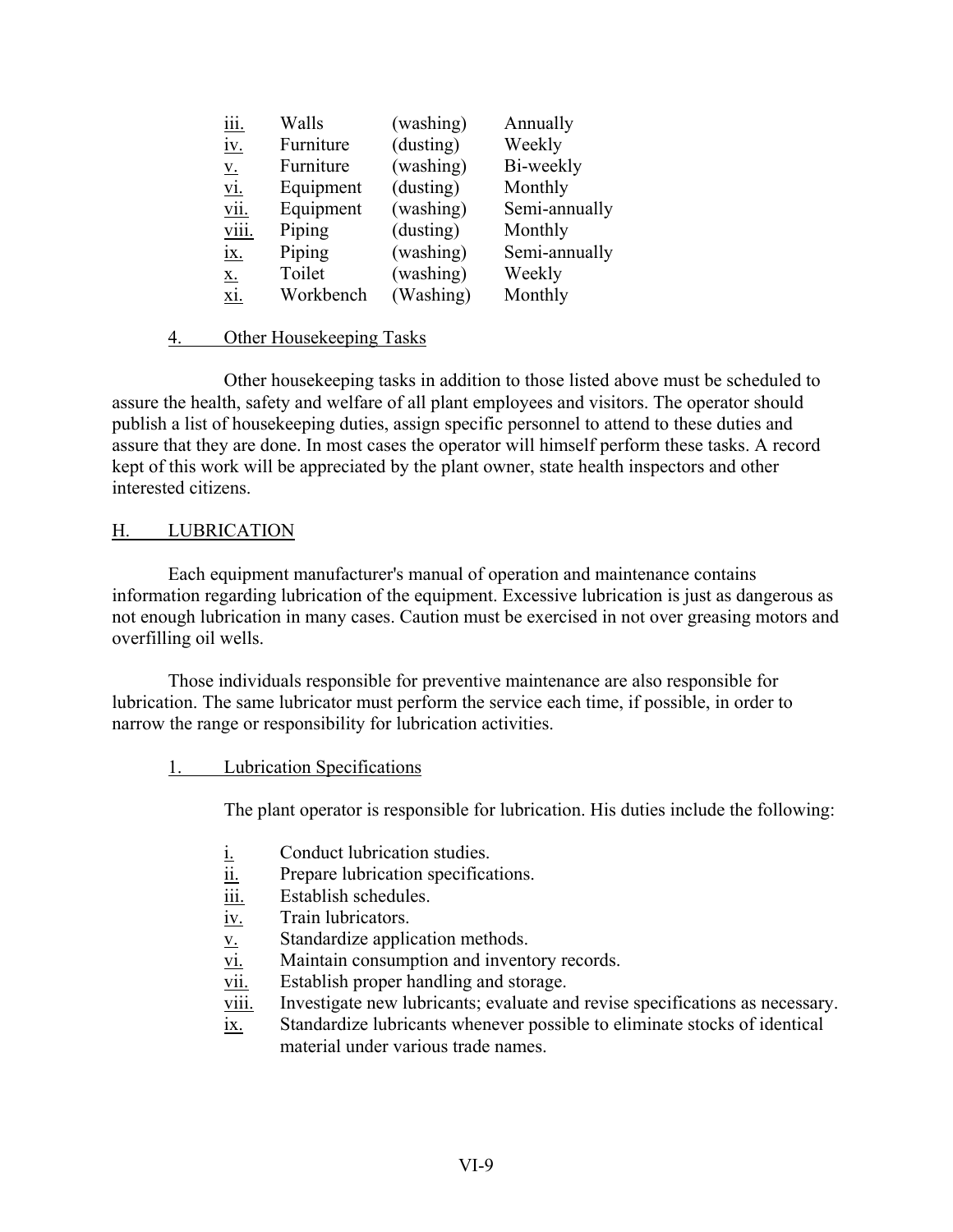The most important step in establishing a lubrication system involves the gathering of basic lubrication data. Lubrication specifications can be developed from manufacturers' lubrication recommendations, ASLE and ASTM Standards. Lubrication routes should be established and every item of equipment given a route number. Lubrication points, types and frequencies should be defined for each item of equipment. All data pertinent to lubrication of selected equipment should be assembled into a lubrication guidebook.

## 2. Lubrication Chart

Each manufacturer of equipment will specify some one or more trade name lubricants by the producers number or by an SAE number (Society of Automotive Engineers) or some other designation. This, if used, would result in numerous trade named lubricants being designated for the treatment facility equipment.

On the next few pages of this manual is an interchangeable lubrication chart which indicates in tabular form several companies and their lubricant name. The use of this designation in buying lubricants will very likely reduce the variety and inventory of products required at the treatment works.

## 3. Color Coded Lubrication Features

For convenience and simplification of the lubrication process, a color coded tag or decal label can be used to identify the part, frequency and type of lubricant required for moving part in question. A suggested color code for various categories is:

| Color & Type                                                                                        | Frequency                                               |
|-----------------------------------------------------------------------------------------------------|---------------------------------------------------------|
| Blue - Gear Lube<br>White - Spindle Oil<br>Green - Way Oil<br>Red - Hydraulic Oil<br>Brown - Grease | Daily<br>Weekly<br>Monthly<br>Semi-Annually<br>Annually |
|                                                                                                     |                                                         |

The tag should also indicate the appropriate lubricant.

Equipment can be color coded with decals or fittings and/or fill caps painted to indicate point of service, frequency of application, and type lubricant. Specifying the highest grade lubricant required for more than one application and specifying a single mid-range viscosity oil to replace several within a certain viscosity range are two methods for consolidation of lubricants.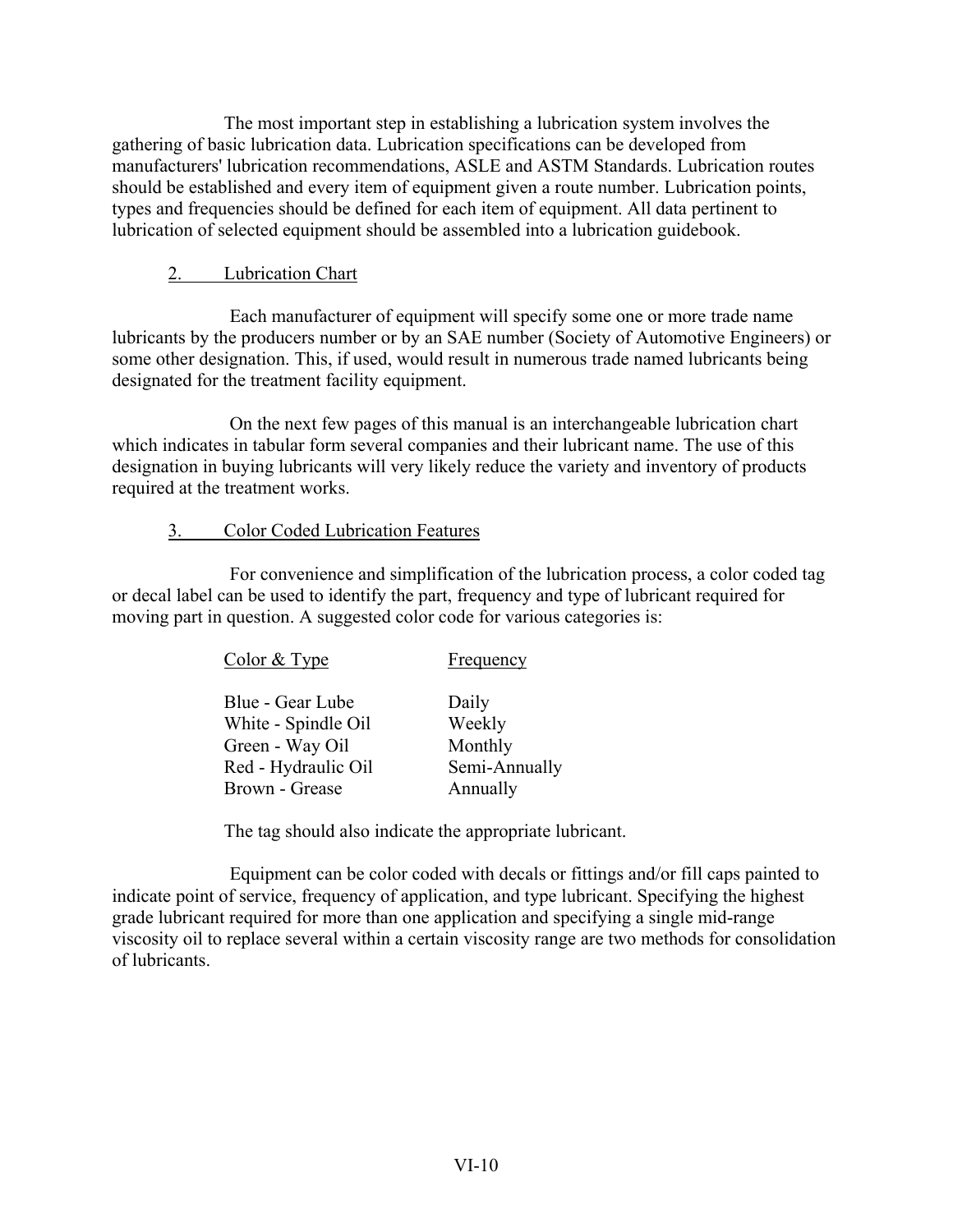## 4. Lubrication Records

The lubrication frequency is determined by many factors but a lubrication schedule must be established and followed to insure proper operation of the facility. The equipment card for each piece of equipment requiring lubrication must list the lubricant to be used and frequency advisable for efficient operation. Lubricant consumption requirements ought to be noted on the equipment card.

# 5. Lubrication Route

The plant size and quantity of equipment at the plant will determine the manhours required for the lubrication routine. A fixed hour or day should be established for the routine when possible and a record filed on completion of the routine. A master card may be used to facilitate routing and recording operations.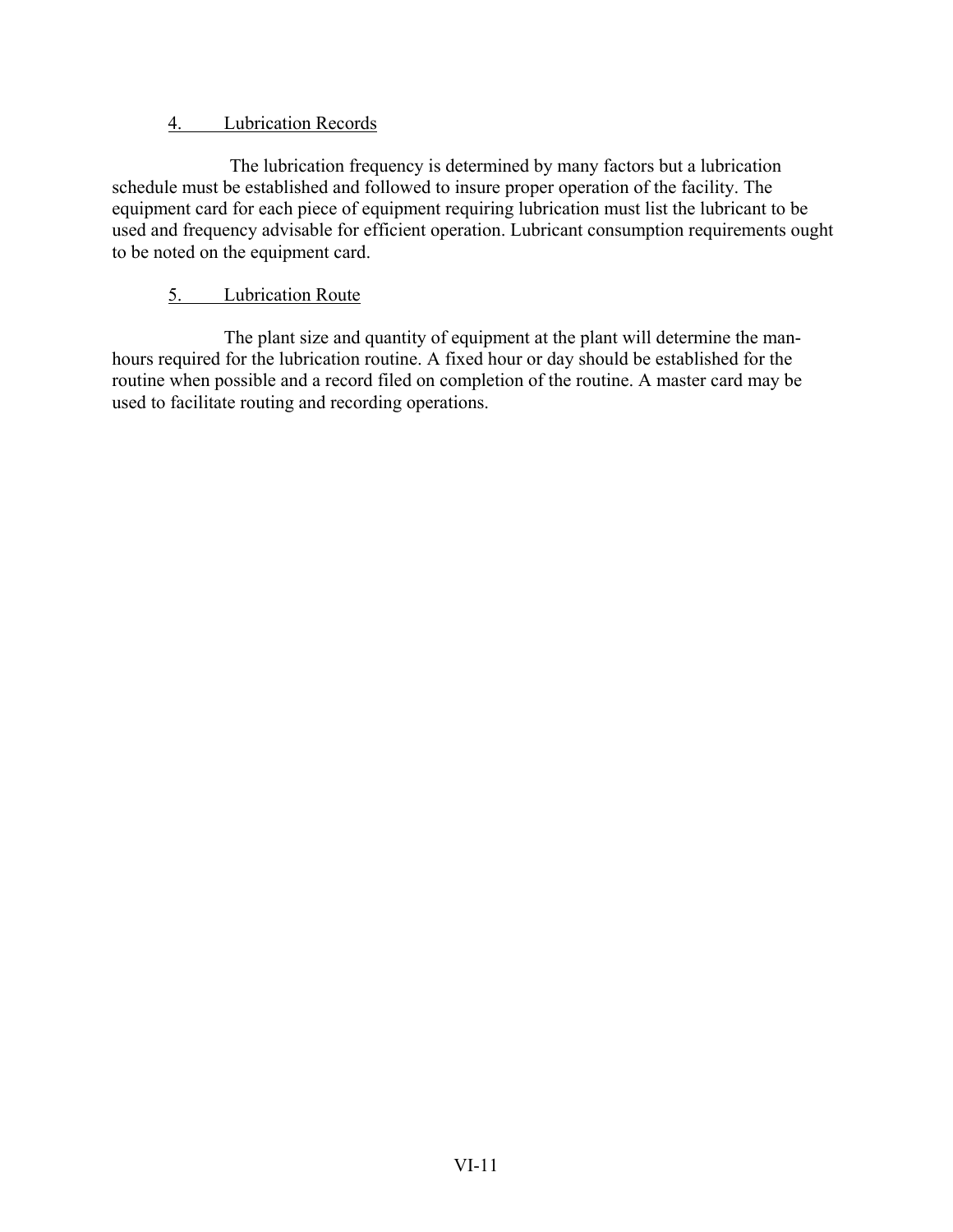| Chemicals<br>DuBois                                       | ECO-90.140<br>ECO-90.140<br>EGO-80.90<br>EGO-80.90<br>EGO-80.90<br>08-664<br>MPO-15<br>MPO-30<br>03-664<br>MPO-15<br>MPO-30<br>MPO-30<br>09-064<br>CS-664<br>MPO-30<br>MPO-15<br>09-50<br><b>R-520</b><br>MPG-2                                                                                                                                                                                                                                                                                                                                                                                                                                                                                                                                                                                                                                             |
|-----------------------------------------------------------|-------------------------------------------------------------------------------------------------------------------------------------------------------------------------------------------------------------------------------------------------------------------------------------------------------------------------------------------------------------------------------------------------------------------------------------------------------------------------------------------------------------------------------------------------------------------------------------------------------------------------------------------------------------------------------------------------------------------------------------------------------------------------------------------------------------------------------------------------------------|
| Exxon Co, U.S.A.                                          | 3110 FR Hydraulic Fluid<br>48<br>53<br>Teresstic 43; Nuto 43<br>Teresstic 52:Nuto<br>47; Nuto<br>Cylesstic TK 140<br>Spartan EP 460<br>Spartan EP 68<br>Surett N 1550<br>38<br>34<br>Spinesstic<br>Spinesstic<br>Beacon Q 2<br>Febis K 53<br><b>INOL S 220</b><br>Febis K 73<br>Teresstic<br>Lidok EP 2<br>Nuto H 44<br>H 48<br>Nuto H 54<br>Nuto 76<br>Nuto 76<br>Nuto 93<br>Nuto <sup>1</sup>                                                                                                                                                                                                                                                                                                                                                                                                                                                             |
| Atlantic-Richfield Co.                                    | Litholine EP 2 or HEP 2<br>Arco EP Moly D Grease<br>600 or S-700<br>Arco Gear Oil 140<br>Pennant NL S <sub>3</sub> 1000<br>Pennant NL S-315<br>ິ<br>ຈ<br>Pruslide S-1000<br>Rubilene S-700<br>Pruslide S-150<br>Pruslide S-315<br>Arco Gear Oil<br>AW S-150<br>AW S-215<br>AW S-315<br>Diamond S-105<br>Onyx 8 Grease<br>Diamond S-32<br>$5 - 215$<br>$5 - 315$<br>Diamond 55<br>$S - 150$<br>Duro FR-HD<br>Duro<br>DULC<br>Duro<br>Duro<br>orn<br>Duro<br>OmC                                                                                                                                                                                                                                                                                                                                                                                              |
|                                                           | 194-236<br>284-346<br>630-770<br>135-165<br>194-236<br>284-346<br>$\overline{65}$<br>54-66<br>65<br>9Þ<br>65<br>95-115<br>δū<br>999-1100<br>ρς<br>50<br>900-1100<br>47<br>$135 - 1$<br>$135 - 1$<br>$29 -$<br>$135 - 1$<br>$248 - 3$<br>630-7<br>$900 - 11$<br>$1935 - 23$<br>$283 - 3$<br>1350-16<br>NIG1                                                                                                                                                                                                                                                                                                                                                                                                                                                                                                                                                  |
| Lubricant Type & Viscosity, SSU @ 100 F<br>$\ddot{\cdot}$ | Light Inhibited Hydraulic & Gen. Purpose<br>Med. Inhibited Hydraulic & Gen. Purpose<br>Heavy Inhibited Hydraulic & Gen Purpose<br>Fire-Res. Hyd. Fluid/Water-Oil Emulsion<br>Very Light Spindle Oil (Over 6000 rpm)<br>Med.-Heavy Inhibited Hyd. &Gen. Purpose<br>Gen. Purpose E. P. Lithium-Base Grease<br>Fire-Resistant Hyd. Fluid/Synthetic<br>Fire-Resistant Hyd. Fluid/Water-Glycol<br>High-Pressure (Anti-Wear) Hydraulic Oil<br>High-Pressure (Anti-Wear) Hydraulic Oil<br>High-Pressure (Anti-Wear) Hydraulic Oil<br>Cling-Type Gear Shield (Open Gears)<br>Light Spindle Oil (3600-6000 rpm)<br>Molybdenum Disulfide E.P. Grease<br>Heavy Extreme-Pressure Gear Oil<br>Light Extreme-Pressure Gear Oil<br>Spindle Oil (Up to 3600 rpm)<br>Medium Gear Oil<br>Heavy Gear Oil<br>Light Gear Oil<br>Medium Way Oil<br>Light Way Oil<br>Heavy Way Oil |

INTERCHANGEABLE LUBRICATION CHART

..

 $\cdot$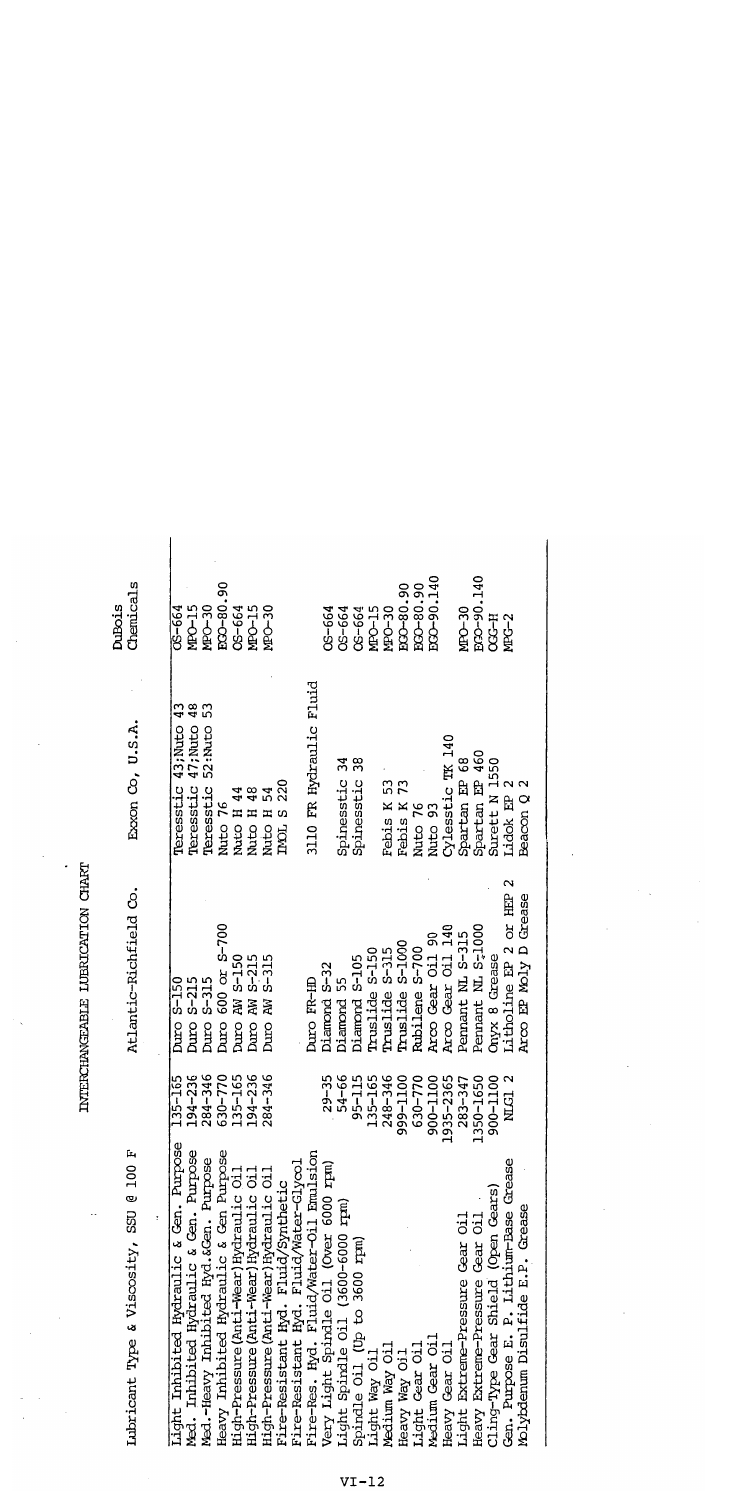|                                                                                    |                        | INTERCHANGEABLE LUBRICATION CHART                                            | (Continued)                                                                                                              |
|------------------------------------------------------------------------------------|------------------------|------------------------------------------------------------------------------|--------------------------------------------------------------------------------------------------------------------------|
|                                                                                    |                        |                                                                              |                                                                                                                          |
| Lubricant Type & Viscosity, SSU @ 100 F                                            |                        | Kendall Refining Co.                                                         | ပ္ပံ<br>Pennzoil                                                                                                         |
| Purpose<br>Light Inhibited Hydraulic & Gen.                                        | 135-165                | 出<br>043<br>R&O<br>Kenoil                                                    | ;;<br>ö<br>Purp.<br>Gen.<br>ىخ<br>Hyd<br>Pz1                                                                             |
| Med. Inhibited Hydraulic & Gen. Purpose<br>Med.-Heavy Inhibited Hyd. &Gen. Purpose | 284-346<br>$194 - 236$ | 먽<br>047<br>R&O<br>Kenoil                                                    | Purp.<br>Gen.<br>ى<br>Hyd.<br>Pz1                                                                                        |
| Heavy Inhibited Hydraulic & Gen Purpose                                            | 630-770                | 出<br>出<br>053<br>072<br><b>R&amp;O</b><br><b>R&amp;O</b><br>Kenoil<br>Kenoil | <b>2 3 5 4 年 半 半 半 半 半 半 半 半 半 半 半 半 半 半</b><br>333<br>Purp.<br>Gen.<br>ى<br>ى<br>Hyd.<br>Pz1<br>Pz1                     |
| High-Pressure (Anti-Wear) Hydraulic Oil                                            | 135-165                | 日<br><b>R&amp;O</b><br>Kenoil                                                | Purp.<br>Purp.<br>Gen.<br>Ġ.<br>ø<br>Hyd.<br>Hyd.<br>Pz1                                                                 |
| High-Pressure (Anti-Wear) Hydraulic Oil                                            | $194 - 236$            | 日<br>047<br>053<br><b>R&amp;O</b><br>Kenoil                                  | Purp.<br>Gen.<br>ىخ<br>Hyd.<br>P <sub>2</sub>                                                                            |
| High-Pressure (Anti-Wear) Hydraulic Oil<br>Fire-Resistant Hyd. Fluid/Synthetic     | 284-346                | 白<br><b>B&amp;O</b><br>Kenoil                                                | 333<br>Purp.<br>Ġ.<br>Hyd.<br>Pz1                                                                                        |
| Fluid/Water-Glycol<br>Fire-Resistant Hyd.                                          |                        |                                                                              |                                                                                                                          |
| Fire-Res. Hyd. Fluid/Water-Oil Emulsion<br>Very Light Spindle 0il (Over 6000 rpm)  | $29 - 35$              |                                                                              | Maxmul Hyd. Fluid FR                                                                                                     |
| Light Spindle Oil (3600-6000 rpm)                                                  | $54 - 66$              |                                                                              |                                                                                                                          |
| (Up to 3600 rpm)<br>Spindle Oil                                                    | 95-115                 | 040<br>Kenoi1                                                                | ≆<br>Gen. Purp. Oil<br>Pzl Hyd.                                                                                          |
| Light Way Oil                                                                      | 135-165                | 945<br>965<br>Kenoil                                                         | $#1 - C10$<br>O <sub>i</sub> 1<br>Purp.<br>$\frac{1}{2}$ Gen.<br>Hyd.<br>Pz1                                             |
| Medium Way Oil                                                                     | 248-346                | Kenoil                                                                       | cid<br>Purp.<br>Ġn.<br>z<br>Hyd.<br>Pz1                                                                                  |
| Heavy Way Oil                                                                      | 999-1100               | R&O 085 EP<br>Kenoil                                                         | Ci.<br>Purp.<br>Gen.<br>ى<br>Hyd.<br>Pz1                                                                                 |
| Light Gear Oil                                                                     | 630-770                | 85 <sub>W</sub> -90<br><b>SAE</b><br>Gear Lubricant<br>A11 Oi1               | G <sub>i</sub><br>Purp.<br>Gen.<br>ى<br>Hyd.<br>Pz1                                                                      |
| Medium Gear Oil                                                                    | 900-1100               | R&O 085 EP<br>Kenoil                                                         | $\begin{array}{l} +3 - 010 \\ +6 - 010 \\ +5 \\ +7 \end{array}$<br>O <sub>i</sub> 1<br>Purp.<br>Gen.<br>ى<br>Hyd.<br>Pz1 |
| Heavy Gear Oil                                                                     | 1935-2365              | 140<br>SAE<br>Gear Lubricant<br>A11 Oi1                                      | $\frac{4}{3}$<br><sub>ci</sub> o<br>Purp.<br>& Gen.<br>Hyd.<br>Pz1                                                       |
| Light Extreme-Pressure Gear 0il                                                    | $283 - 347$            | 80 W<br><b>SAE</b><br>NS-MP<br>Kendall                                       | OF MP 4080<br>$\sharp$<br><b>E</b><br>Maxol                                                                              |
| Heavy Extreme-Pressure Gear Oil                                                    | 1350-1650              | <b>SAE</b><br><b>NS-MP</b><br>Kendall                                        | 4090<br>Or MP<br>#3<br>Maxol EP                                                                                          |
| Cling-Type Gear Shield (Open Gears)                                                | 900-1100               | $SR-12X$<br>Kendall                                                          |                                                                                                                          |
| Gen. Purpose E. P. Lithium-Base Grease                                             | NLG1                   | $L - 426$<br>Kenlube                                                         | 712<br>Ê<br>TIM Lub, MP 705,                                                                                             |
| Molybdenum Disulfide E.P. Grease                                                   |                        | L-424<br>Kenlube                                                             | Moly-Sulfide #704                                                                                                        |
|                                                                                    |                        |                                                                              |                                                                                                                          |

 $\epsilon$ 

 $\mathbf{v} = \mathbf{v}$ 

 $\sim$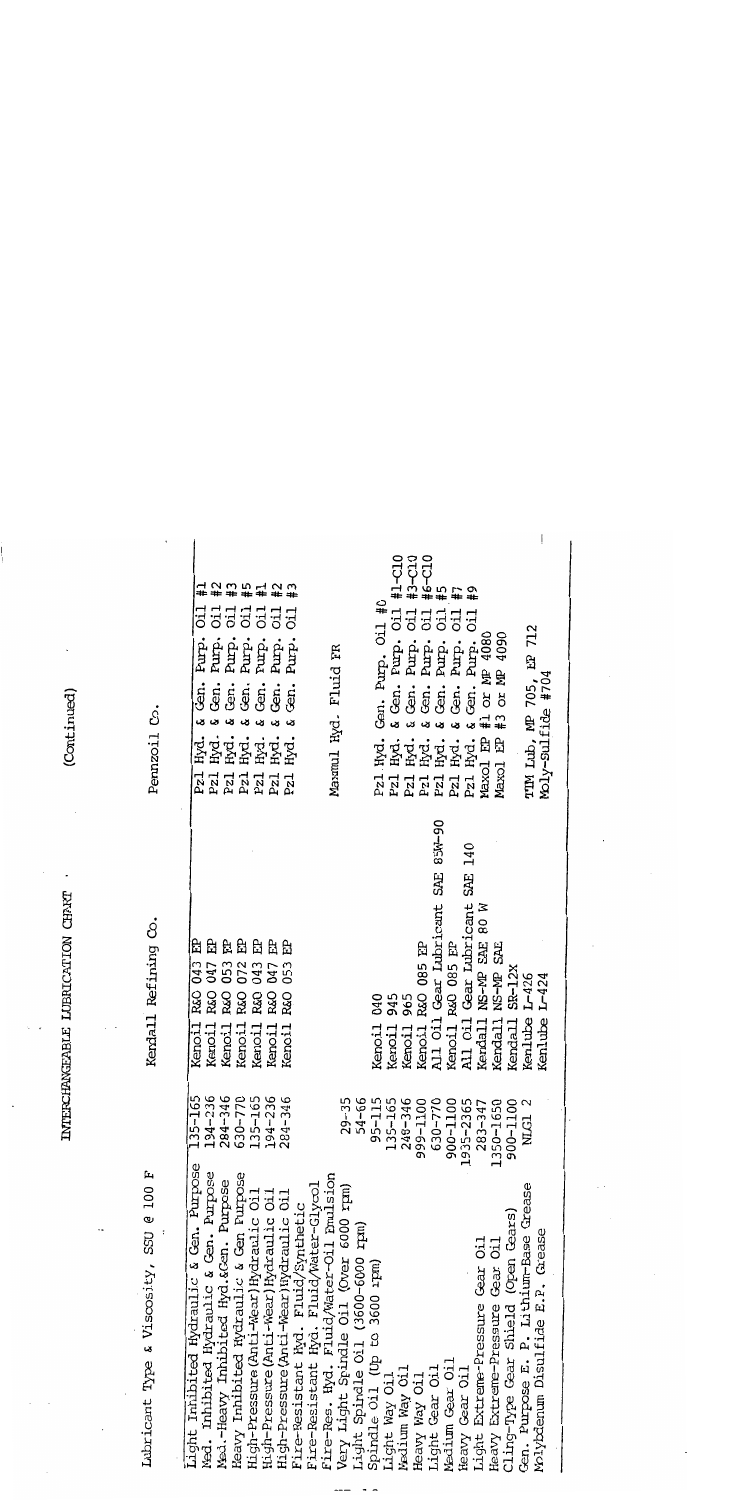| ubricant Type & Viscosity, SSU @ 100 F<br>Ą, |             | Ashland Oil & Ref. Co.<br>National Refining Co.<br>Valvoline Oil Co. | Gulf Oil Corp.                         | Shell Oil Co.                       |
|----------------------------------------------|-------------|----------------------------------------------------------------------|----------------------------------------|-------------------------------------|
| ight Inhibited Hydraulic & Gen. Purpose      | $-35 - 165$ | (R&O) No. 15<br>ETC                                                  | Harmony<br>Gulf                        | Turbo                               |
| ed. Inhibited Hydraulic & Gen. Purpose       | 194-236     | $\overline{c}$<br>(R&O) No.<br>ETC                                   | Harmony<br>Gulf                        | 29<br>Turbo                         |
| ed.-Heavy Inhibited Hyd. & Gen. Purpose      | 284-346     | ౚ<br>(R&O) No.<br>ETC                                                | Harmony<br>Gulf                        | 33<br>Turbo                         |
| leavy Inhibited Hydraulic & Gen Purpose      | $630 - 770$ | (R&O)No.<br>ETC                                                      | $\overline{6}9$<br>Harmony<br>Gulf     | δ9<br>Turbo                         |
| iigh-Pressure (Anti-Wear) Hydraulic Oil      | 135-165     | 51<br>Anti-Wear Oil No.                                              | ă<br>Harmony<br>Gulf                   | 25<br>Tellus                        |
| iigh-Pressure (Anti-Wear) Hydraulic Oil      | 194-236     | $\Omega$<br>No.<br>Anti-Wear Oil                                     | Harmony 48 AW<br>Gulf                  | 29<br>Tellus                        |
| iigh-Pressure (Anti-Wear) Hydraulic Oil      | 284-346     | $\overline{30}$<br>No.<br>$\overline{c}$<br>Anti-Wear                | Harmony 54 AW<br>Gulf                  | Tellus                              |
| ire-Resistant Hyd. Fluid/Synthetic           |             |                                                                      | FR Fluid P-Series <sup>3</sup><br>Gulf |                                     |
| ire-Resistant Hyd. Fluid/Water-Glycol        |             |                                                                      | FR Fluid G-200<br>Gulf                 |                                     |
| ire-Res. Hyd. Fluid/Water-Oil Emulsion       |             |                                                                      | Fluid<br>E<br>Gulf                     | Irus 905                            |
| ery Light Spindle Oil (Over 6000 rpm)        | $29 - 35$   |                                                                      |                                        |                                     |
| ight Spindle Oil (3600-6000 rpm)             | $54 - 66$   | ETC Oil No. 6                                                        | Gulfspin 35                            | Tellus 15                           |
| pindle 0il (Up to 3600 rpm)                  | $95 - 11$   | $\Xi$<br>(R&O) No.<br>ETC                                            | Gulfspin 41                            | $\overline{\mathfrak{c}}$<br>Tellus |
| Lio yaw dipt.                                | 135-165     |                                                                      | Gulf Harmony 43 AW <sup>1</sup>        | Toma <sub>25</sub>                  |
| <b>Edium</b> Way Oil                         | 248-346     |                                                                      |                                        | Tonna                               |
| leavy Way Oil                                | 999-1100    |                                                                      | Gulfway 52<br>Gulfway 75               | Tonna 71                            |
| lght Gear Oil                                | 630-77      | (R&O) No. 70<br>(R&O) No. 100<br>(R&O) No. 200<br>EC                 | Gulf Harmony 76                        | Turbo 69                            |
| edium Gear Oil                               | 900-1100    | EIC                                                                  | Gulf Harmony 88                        | Tellus                              |
| ieavy Gear Oil                               | 1935-2365   | <b>DEE</b>                                                           | Senate 145 D & Harmony 121             | Tellus 77                           |
| ight Extreme-Pressure Gear Oil               | $283 - 347$ | Compound No. 30<br>å                                                 | E.P.Lubricant 55                       | 33<br><b>Crnala</b>                 |
| leavy Extreme-Pressure Gear Oil              | 1350-1650   | EP Compound No. 130                                                  | E.P.Lubricant S120                     | Omala 75                            |
| ling-Type Gear Shield (Open Gears)           | 900-1100    |                                                                      | Gulf Fluid Lubcote No.3                | Omala 962                           |
| Gen. Purpose E. P. Lithium-Base Grease       | NLG1        | Val-Lith No. 2 EP Grease                                             | Gulfarown Grease E.P.No.2              | Alvania EP                          |
| olybdenum Disulfide E.P. Grease              |             | Special Moly EP Grease                                               | Gulflex Moly                           | Lithall MDS <sup>2</sup>            |
|                                              |             |                                                                      |                                        |                                     |

 $\frac{1}{2}$ 

(Continued)

INTERCHANGEABLE IJJBRICATION CHART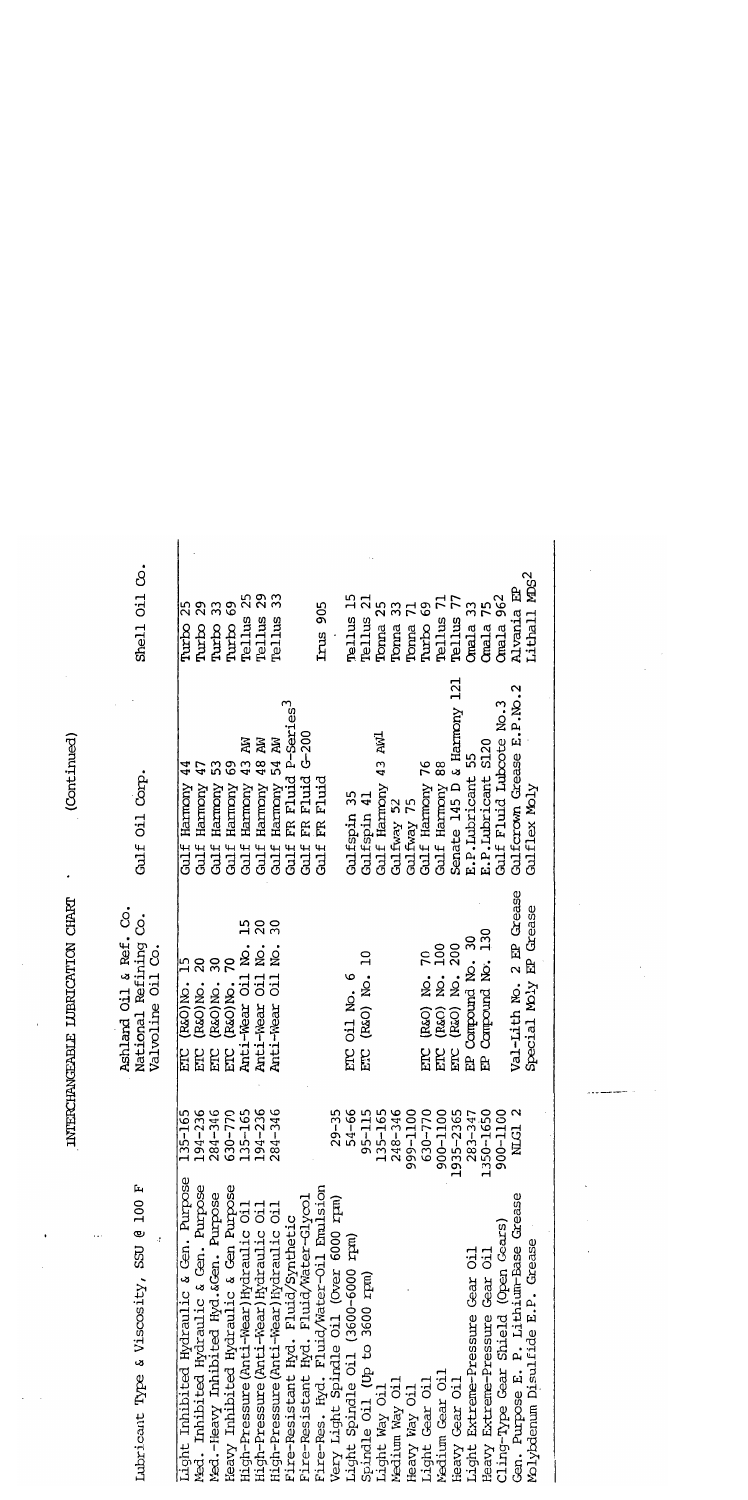|                                                                                     |                                                                 | INTERCHANGEABLE LUBRICATION CHART | (Continued)                          |                             |
|-------------------------------------------------------------------------------------|-----------------------------------------------------------------|-----------------------------------|--------------------------------------|-----------------------------|
| ٠.                                                                                  |                                                                 |                                   |                                      | Standard Oil<br>Co. (Ohio)  |
| Lubricant Type & Viscosity, SSU @ 100 F<br>$\ddot{\cdot}$                           |                                                                 | Mobile Oil Co.                    | Phillips Petroleum Co.               | ઙં<br>Boron Oil             |
| Light Inhibited Hydraulic & Gen. Purpose                                            | $135 - 165$                                                     | Light<br>DTE                      | 150<br>Ci1<br>Magnus                 | Industron                   |
| Med. Inhibited Hydraulic & Gen. Purpose                                             | 194-236<br>284-346<br>630-770<br>630-7165<br>194-236<br>194-346 | Medium<br>DIE<br>買                | 215<br>315<br>Magnus Oil             | 48<br>Industron             |
| Heavy Inhibited Hydraulic & Gen Purpose<br>Med.-Heavy Inhibited Hyd. & Gen. Purpose |                                                                 | Oil Ex. Heavy<br>Hvy. Med.<br>Ë   | 700<br>Magnus Oil<br>Cid<br>Magnus   | ဓ<br>Industron<br>Industron |
| High-Pressure (Anti-Wear) Hydraulic Oil                                             |                                                                 | 24<br>Ë                           | 150<br>A Oil<br>Magnus               | Industron                   |
| High-Pressure (Anti-Wear) Hydraulic Oil                                             |                                                                 | 25<br>Ë                           | 215<br>Magnus A Oil                  | 48<br>Industron             |
| High-Pressure (Anti-Wear) Hydraulic Oil                                             |                                                                 | 26<br>E                           | A Oil<br>Magnus                      | Industron                   |
| Fire-Resistant Hyd. Fluid/Synthetic                                                 |                                                                 | Pyrogard 53                       |                                      |                             |
| Fire-Resistant Hyd. Fluid/Water-Glycol                                              |                                                                 | Nyvac FR-200                      |                                      |                             |
| Fire-Res. Hyd. Fluid/Water-Oil Emulsion                                             |                                                                 | Pyrogard                          |                                      | Staysol FR                  |
| Very Light Spindle Oil (Over 6000 rpm)                                              | $29 - 35$                                                       | No.<br>Velocity Oil               |                                      | Industron                   |
| Light Spindle Oil (3600-6000 rpm)                                                   | $54 - 66$                                                       | Velocity Oil No.                  |                                      | Industron                   |
| Spindle 0i1 (Up to 3600 rpm)                                                        | $95 - 115$                                                      | Velocite Oil No.                  | 105<br>Magnus Oil                    | $\overline{6}$<br>Industron |
| Light Way Oil                                                                       | $135 - 16!$                                                     | Vactra Oil No.                    |                                      | Factoway 43                 |
| Medium Way Oil                                                                      | $248 - 34$                                                      | Vactra Oil No.                    |                                      | Factoway 50                 |
| Heavy Way Oil                                                                       | 999-110                                                         | Vactra Oil No.                    |                                      | 90<br>Factoway              |
| Light Gear Oil                                                                      | $630 - 771$                                                     | Hvy.<br>š.<br>Ë                   | Magnus Oil 700                       | Industron                   |
| Nedium Gear Oil                                                                     | 900-1100                                                        | BB<br>E                           | Magnus Oil 1000                      | 100<br>Industron            |
| Heavy Gear Oil                                                                      | 1935-2365                                                       | <b>HH</b>                         | Hector 2000S Stream Cyl. Oil         | 56<br>Industron             |
| Light Extreme-Pressure Gear Oil                                                     | $283 - 347$                                                     | Mobilgear 626                     | $E^{p-3}$<br>Philube LLB Gear Oil    | Gearep 80                   |
| Heavy Extreme-Pressure Gear Oil                                                     | 1350-165                                                        | 632*<br>Mobilgear                 | $E^{p-5}$<br>IIB Gear Oil<br>Philube | Gearep 125                  |
| Cling-Type Gear Shield (Open Gears)                                                 | 900-110                                                         | Mobiltac A                        | Philstik D-1 Grease                  | Gearep OC                   |
| Gen. Purpose E. P. Lithium-Base Grease                                              | NIG1                                                            | Mobilux EP2                       | Philube EP-2 Grease                  | Bearing Gard                |
| Molybdenum Disulfide E.P. Grease                                                    |                                                                 | Mobiltemp 78                      | Philube MW Grease                    | Bearing Gard                |
|                                                                                     |                                                                 |                                   |                                      |                             |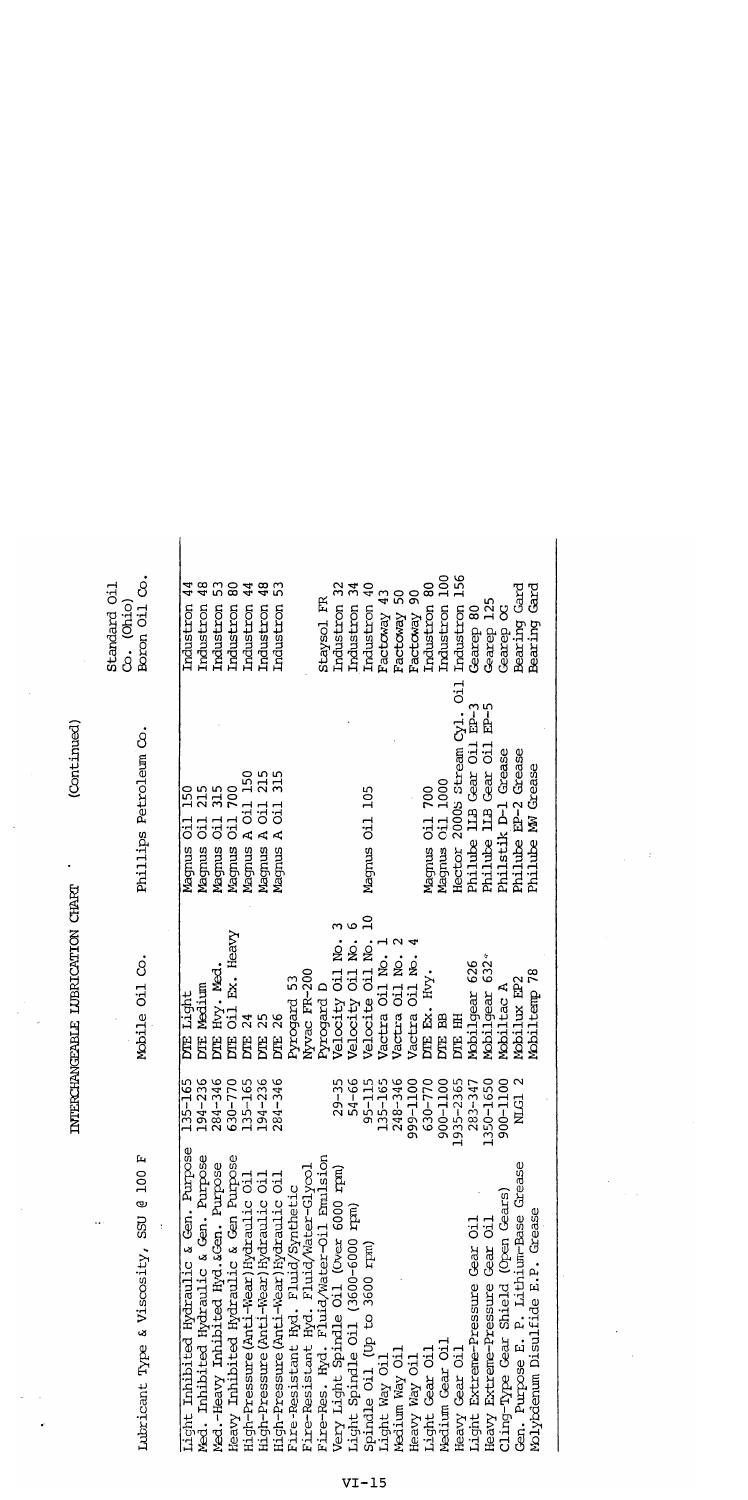| Lubricant Type & Viscosity, SSU @ 100 F                                                                                                                                                                                                                                                                                                                                                                                                                                                                                                                                                                                                                                                                                                                                                                                                                       |                                                                                                                                                                                                                             | Stewart-Warner Corp.<br>Alemite Division                                                                                                                                                                                                                                                                                                                                                                                                                                                                                                                                                            | Cities Service Oil Co.                                                                                                                                                                                                                                                                                                                                                                                                                                                                                                                                                                                                                                                                                                                          |
|---------------------------------------------------------------------------------------------------------------------------------------------------------------------------------------------------------------------------------------------------------------------------------------------------------------------------------------------------------------------------------------------------------------------------------------------------------------------------------------------------------------------------------------------------------------------------------------------------------------------------------------------------------------------------------------------------------------------------------------------------------------------------------------------------------------------------------------------------------------|-----------------------------------------------------------------------------------------------------------------------------------------------------------------------------------------------------------------------------|-----------------------------------------------------------------------------------------------------------------------------------------------------------------------------------------------------------------------------------------------------------------------------------------------------------------------------------------------------------------------------------------------------------------------------------------------------------------------------------------------------------------------------------------------------------------------------------------------------|-------------------------------------------------------------------------------------------------------------------------------------------------------------------------------------------------------------------------------------------------------------------------------------------------------------------------------------------------------------------------------------------------------------------------------------------------------------------------------------------------------------------------------------------------------------------------------------------------------------------------------------------------------------------------------------------------------------------------------------------------|
| Light Inhibited Hydraulic & Gen. Purpose<br>Heavy Inhibited Hydraulic & Gen Purpose<br>Fire-Res. Hyd. Fluid/Water-Oil Emulsion<br>Med. Inhibited Hydraulic & Gen. Purpose<br>Med.-Heavy Inhibited Hyd. &Gen. Purpose<br>Gen. Purpose E. P. Lithium-Base Grease<br>Fire-Resistant Hyd. Fluid/Synthetic<br>Fire-Resistant Hyd. Fluid/Water-Glycol<br>Very Light Spindle Oil (Over 6000 rpm)<br>High-Pressure (Anti-Wear) Hydraulic Oil<br>High-Pressure (Anti-Wear) Hydraulic Oil<br>High-Pressure (Anti-Wear) Hydraulic Oil<br>(Open Gears)<br>ight Spindle Oil (3600-6000 rpm)<br>Molybdenum Disulfide E.P. Grease<br>Heavy Extreme-Pressure Gear Oil<br>Light Extreme-Pressure Gear Oil<br>Spindle 0il (Up to 3600 rpm)<br>Cling-Type Gear Shield<br>Nedium Gear Oil<br>Nedium Way Oil<br>Light Gear Oil<br>Heavy Gear Oil<br>Light Way Oil<br>Heavy Way Oil | 135-165<br>194-346<br>284-346<br>630-7165<br>194-326<br>284-346<br>29-35<br>54-66<br>54-115<br>95-115<br>95-1100<br>285-2365<br>280-1100<br>85-2365<br>280-1100<br>280-1100<br>280-1100<br>280-1100<br>280-1100<br>280-1100 | 111<br>ġ.<br>ġ.<br>Ńo.<br>g.<br>Νo.<br>χò.<br>ġ.<br>ġ.<br>ė.<br>ؤ<br>ż<br>Alemite Gear Shield<br>Ci.<br>Oi1<br>O <sub>i</sub> 1<br>Of1<br>Oi1<br>Oil<br>Oi1<br>O11<br>Oi <sub>1</sub><br>Moly EP Lithium<br>Νo.<br>Ń.<br>HD Gear Oil No.<br>ġ.<br>Oil No:<br>日<br>Hydraulic HD<br>且<br>且<br>Hydraulic HD<br>田<br>요<br>且<br>旵<br>Hydraulic HD<br>且<br>C <sub>i</sub><br>O <sub>i</sub> 1<br>D <sub>i</sub><br>EP Lithium<br>Hydraulic<br>Hydraulic<br>Hydraulic<br>Hydraulic<br>Hydraulic<br>Hydraulic<br>Hydraulic<br>Hydraulic<br><b>HD</b> Gear<br>Gear<br>HD Gear<br>Gear<br>且<br>$\overline{E}$ | 135<br>85<br>Pacemaker Synthetic FR Fluid <sup>3</sup><br>Glycol FR-20 XD<br>$\frac{11}{21}$<br>Invert FR Fluid<br>Extra Duty Circulating<br>Extra Duty Circulating<br>100<br>Extra Range Grease<br>Gear and Chain Oil<br>$20 - 15$<br>$\tan^{-20}$<br>$XD-30$<br>$\mathbf 2$<br>m<br>OTT<br>EP Compound 55<br>SlideRite No.<br>SlideRite No.<br>20<br>30<br>80<br>$\overline{a}$<br>Pacemaker 80<br>HEP-2 Grease<br>EP Compound<br>Citgo Pacemaker<br>Pacemaker<br>Pacemaker<br>Pacemaker<br>Pacemaker<br>Pacemaker<br>Pacemaker<br>Pacemaker<br>Pacemaker<br>Citgo<br>Citgo<br>Citgo<br>Citgo<br>Citgo<br>Citgo<br>Citgo<br>Citgo<br>Citgo<br>Citgo<br>Citgo<br>Citgo<br>Citgo<br>Citgo<br>Citgo<br>Citgo<br>Citgo<br>Citgo<br>Citgo<br>Citgo |
|                                                                                                                                                                                                                                                                                                                                                                                                                                                                                                                                                                                                                                                                                                                                                                                                                                                               |                                                                                                                                                                                                                             |                                                                                                                                                                                                                                                                                                                                                                                                                                                                                                                                                                                                     |                                                                                                                                                                                                                                                                                                                                                                                                                                                                                                                                                                                                                                                                                                                                                 |

 $\overline{\mathbf{I}}$ 

INTERCHANGEABLE LUBRICATION CHART

(Continued)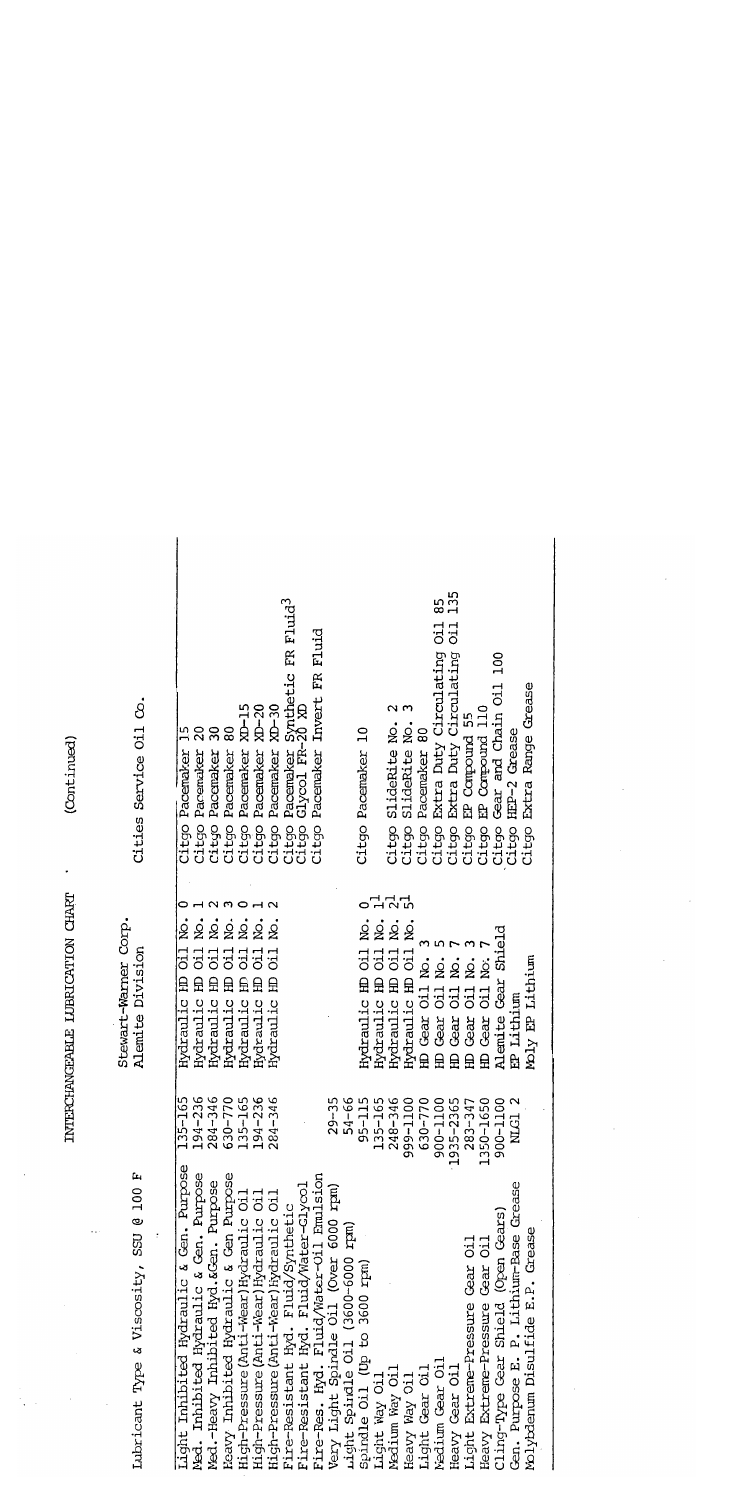(Continued)

INTERCHANGEABLE LUBRICATION CHART

 $\ddot{\phantom{0}}$ 

 $\cdot$ 

Lubricant Type & Viscosity, SSU @ 100 F

Chevron Oil Co.<br>(Standard Oil of California)

|                                                                               |                                          | (Standard Oil of California)                                      | West Penn Oil Co., Inc.                       |
|-------------------------------------------------------------------------------|------------------------------------------|-------------------------------------------------------------------|-----------------------------------------------|
| Light Inhibited Hydraulic & Gen. Purpose                                      | $35 - 165$                               | 32<br>Chevron OC Turbine 011                                      | HBM-150<br>षे<br>श्रे                         |
| Med. Inhibited Hydraulic & Gen. Purpose                                       | $.94 - 236$                              | $46$<br>$68$<br>$150$<br>Chevron CC Turbine Oil                   | HEM-200<br><b>A/R</b>                         |
| Med.-Heavy Inhibited Hyd. & Gen. Purpose                                      | 284-346                                  | CC Turbine Oil<br>Chevron                                         | HEM-300<br>HEM-650                            |
| Heavy Inhibited Hydraulic & Gen Purpose                                       | 630-770<br>135-165<br>194-236<br>284-346 | Turbine Oil<br>$\overline{8}$<br>Chevron                          | <b>BBBB</b><br>8888                           |
| High-Pressure (Anti-Wear) Hydraulic Oil                                       |                                          | Hyd. Oil<br>មិ<br>អ<br>Chevron                                    | <b>AWH-150</b>                                |
| High-Pressure (Anti-Wear) Hydraulic Oil                                       |                                          | 46<br>Hdy. Oil<br>ិ<br>អ្ន<br>Chevron                             | AWH-200                                       |
| High-Pressure (Anti-Wear) Hydraulic Oil                                       |                                          | Hyd. Oil<br>$\beta$<br>Thevron                                    | <b>AWH-300</b><br><b>RVE</b>                  |
|                                                                               |                                          | Fluid <sup>3</sup><br>ER<br><b>Theoron</b>                        |                                               |
| Fire-Resistant Hyd. Fluid/Synthetic<br>Fire-Resistant Hyd. Fluid/Water-Glycol |                                          | Chevron Glycol FR Fluid <sup>3</sup>                              |                                               |
| Fire-Res. Hyd. Fluid/Water-Oil Emulsion                                       |                                          | FR Fluid D<br>Chevron                                             | Hydrau FR-700<br>$W/P$ .                      |
|                                                                               | $29 - 35$                                |                                                                   | Westpin #3                                    |
| Very Light Spindle Oil (Over 6000 rpm)<br>Light Spindle Oil (3600-6000 rpm)   | 54-66                                    | $\frac{2}{2}$<br>Chevron EP Machine Oil<br>Chevron EP Machine Oil | Westpin<br>Westpin<br>GPM No. .<br><b>SSE</b> |
| Spindle Oil (Up to 3600 rpm)                                                  | $95 - 115$                               |                                                                   | 1410                                          |
| Light Way Oil                                                                 | 135-165                                  |                                                                   |                                               |
| Medium Way Oil                                                                | 248-346                                  | Chevron Way Oil 68                                                | GPM No.                                       |
| Heavy Way Oil                                                                 | 999-1100                                 | Way Oil 220<br>Thevron                                            | GPM No.                                       |
| Light Gear Oil                                                                | 530-770                                  | OC Turbine Oil 150<br><b>Thevron</b>                              | <b>HEM-650</b>                                |
| Medium Gear Oil                                                               | 00-1100                                  | 220<br>CC Turbine Oil<br>Thevron                                  | <b>HEM-900</b>                                |
| Heavy Gear Oil                                                                | $5 - 2365$<br>6<br>193<br>1              | EP Machine Oil 460<br>Thevron                                     | HEM-2100                                      |
| Light Extreme-Pressure Gear Oil                                               | $183 - 347$                              | NL Gear Compound 68<br>Thevron                                    | Hi-Gear Compound No.                          |
| Heavy Extreme-Pressure Gear Oil                                               | 1350-1650                                | NL Gear Compound 320<br>Thevron                                   | Hi-gear Compound No.                          |
| Cling-Type Gear Shield (Open Gears)                                           | 00-1100<br>ă                             | Thevron Pinion Grease MS2                                         | Westgrease OG-S2                              |
| Gen. Purpose E. P. Lithium-Base Grease                                        | NUG1 2                                   | Chevron Duralith Grease EP-2                                      | Westgrease LEP #2<br><b>R/R</b>               |
| Molybdenum Disulfide E.P. Grease                                              |                                          | Chevron Moly Grease 2                                             | ML #2<br>Westgrease<br><b>A</b>               |
|                                                                               |                                          |                                                                   |                                               |

.,